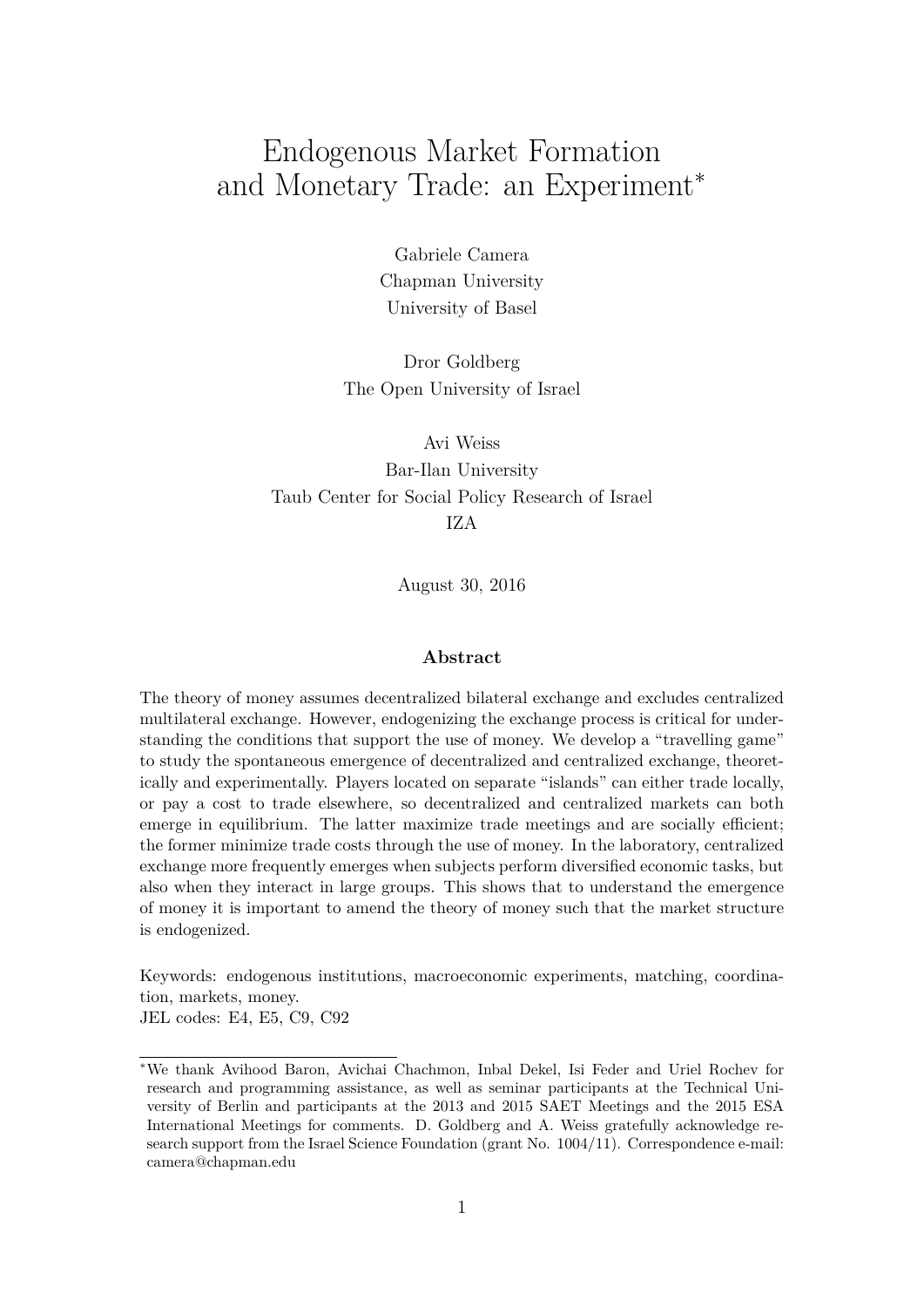## **1 Introduction**

In its most basic form, a model economy is a collection of individuals who exchange the fruit of their specialized labor for something they desire but cannot produce. Consequently, welfare individual and aggregate hinges on the organization of trade. In much of economic theory, trade is assumed to occur in a *centralized market* characterized by simultaneous multilateral exchange. Yet a sizeable literature, mostly devoted to the study of money and trade frictions, assumes instead that agents trade in a *decentralized market* characterized by asynchronous bilateral exchanges (Diamond, 1984; Duffie et al., 2005; Lucas, 1984; Kiyotaki and Wright, 1989; Townsend, 1980).<sup>1</sup>

Here we ask: How would individuals *choose* to organize the process of exchange? This question is important because the organization of trade has implications for allocations and the kind of assets that end up being traded. In particular, we are interested in money. Monetary theorists justify the existence of money in a society as a response to the trade frictions due to decentralized exchange. But the theory of money typically ignores the fact that the mode of market interaction arises endogenously, and simply assumes a decentralized exchange process as a way to capture trade frictions stemming from economic specialization. However, endogenizing the organization of trade is critical for understanding the conditions that lend themselves to the development of money as a mode of exchange. For example, would not specialized individuals want to better organize their exchanges instead of trading pairwise, using money? Theoretical analyses have shown that if agents are *free to choose* the structure of their market interaction, then equilibria based on decentralized bilateral trade and centralized multilateral trade generally coexist. Decentralized markets are more likely to emerge compared to a centralized marketplace when some object exists that is suitable to serve as a medium

<sup>&</sup>lt;sup>1</sup>The expressions adopted are in line with a long tradition in monetary theory going back to at least Lucas (1984) and Hellwig (1993). "Decentralized market" is typically used to describe an environment in which spatially separated economic agents must travel to a specific location in order to trade asynchronously and in isolation from other economic agents. The contrasting model of exchange is a "centralized market," which is when all agents meet in a specific location and trade simultaneously.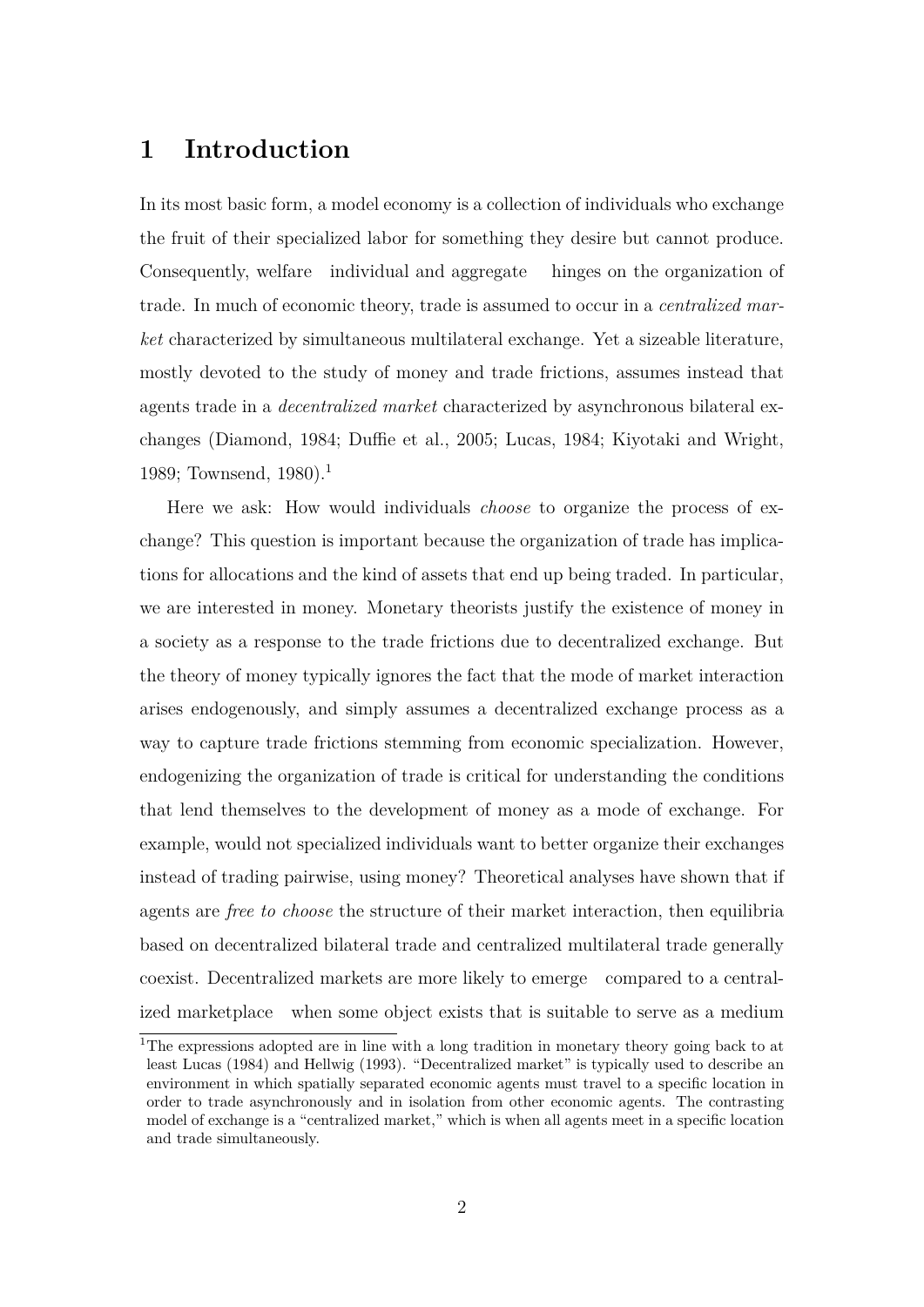of exchange and when multilateral trade is sufficiently costly (see Camera, 2000; Goldberg, 2007). In this paper we present an experiment designed to provide empirical validation for these theoretical intuitions.

In the experiment, three subjects located on separate "islands" face a trading task that spans multiple rounds of play (a supergame). Subjects are specialized in consumption and in production. Each individual is endowed with one of three differentiated goods in such a manner that everyone derives a benefit from obtaining someone else's good. Hence, there are gains from trade. Due to spatial separation, trade requires coordination on where and when to meet counterparts. In each round, subjects are free to travel round-trip to any one island, sustaining a transportation cost that differs across goods. The problem facing subjects is how to coordinate on a mutually agreeable pattern of exchange in order to maximize their net benefits in the long run. This problem is complicated by the fact that travel choices are made independently, simultaneously and without prior communication.

In this design the basic tradeoff faced by a subject is that his payoff rises with the frequency of consumption but falls with the frequency of travel, the latter particularly if he carries high transportation-cost goods. Economic theory indicates that two basic market structures can emerge in a stationary Markov equilibrium: a decentralized market in which trades are asynchronous and bilateral, and a centralized market in which all trades are simultaneous and multilateral (see Lucas, 1984). In the former, subjects take turns travelling to different islands in order to buy their consumption good while carrying the low transportation-cost good, which thereby serves an explicit medium of exchange function. In the latter, all subjects routinely meet on the same island where endowments are optimally reallocated according to consumption preferences. By design, decentralized trade is less efficient than centralized trade, but the equilibria are Pareto incomparable due to participants' specialization in consumption and production.

We adopt a factorial design. In a baseline condition the environment is composed of a small, stable group: participants are *specialized* in consumption and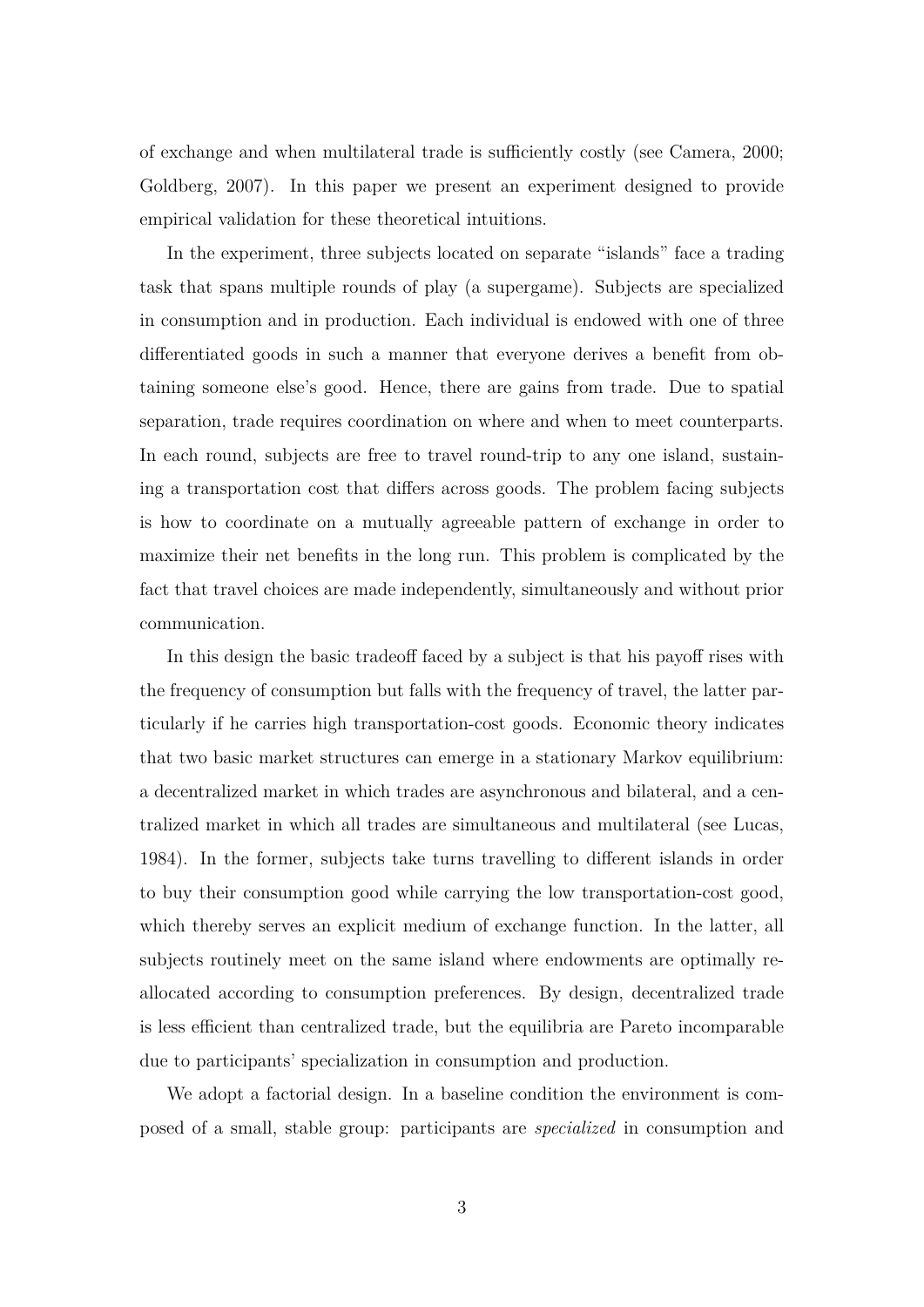production because their consumption good and production good are fixed for the entire session, and they also interact for the duration of the session in a fixed group composed of only three trade partners. In subsequent treatments we manipulate specialization, group stability and group size. In the ROTATING treatment participants' consumption and production goods alternate across supergames so that everyone experiences each specialization type. In the Rematching treatment groups are randomly re-formed at the start of each supergame, so participants cannot establish long-term relationships during the course of the session. Finally, in the Large treatment groups are considerably larger, having between twelve and twenty-four participants so individuals typically interact with different counterparts in each round.

We study three main questions. First, is specialization in consumption and production associated with the spontaneous emergence of decentralized, monetary trade as suggested by the theory of money? Second, does the inability to establish long-term relationships within a stable group of traders also lead to a decentralization of the process of exchange? Third, what is the impact of the group size on the mode of exchange selected by experimental participants?

We find that decentralized markets less frequently emerge when subjects' economic tasks are diversified (ROTATING treatment), in line with the theory. Conversely, we do not generally find evidence for the theoretical view that difficulties in establishing long-term relationships have an effect on trade patterns (Rematching treatment). Finally, there is evidence that centralized markets more frequently emerge in groups of larger sizes (Large treatment); in this case, subjects cannot interact as partners and appear to be more willing to sustain the greater costs associated with setting up a centralized marketplace, instead of trading in isolation from other economic agents by exchanging money. This insight suggests new directions for the study of money, which is typically based on models in which individuals are restricted to meet and trade in pairs, even if they can direct their search (e.g., see Corbae et al., 2003). Our study suggests there is scope to improve the theoretical predictions by incorporating the possibility to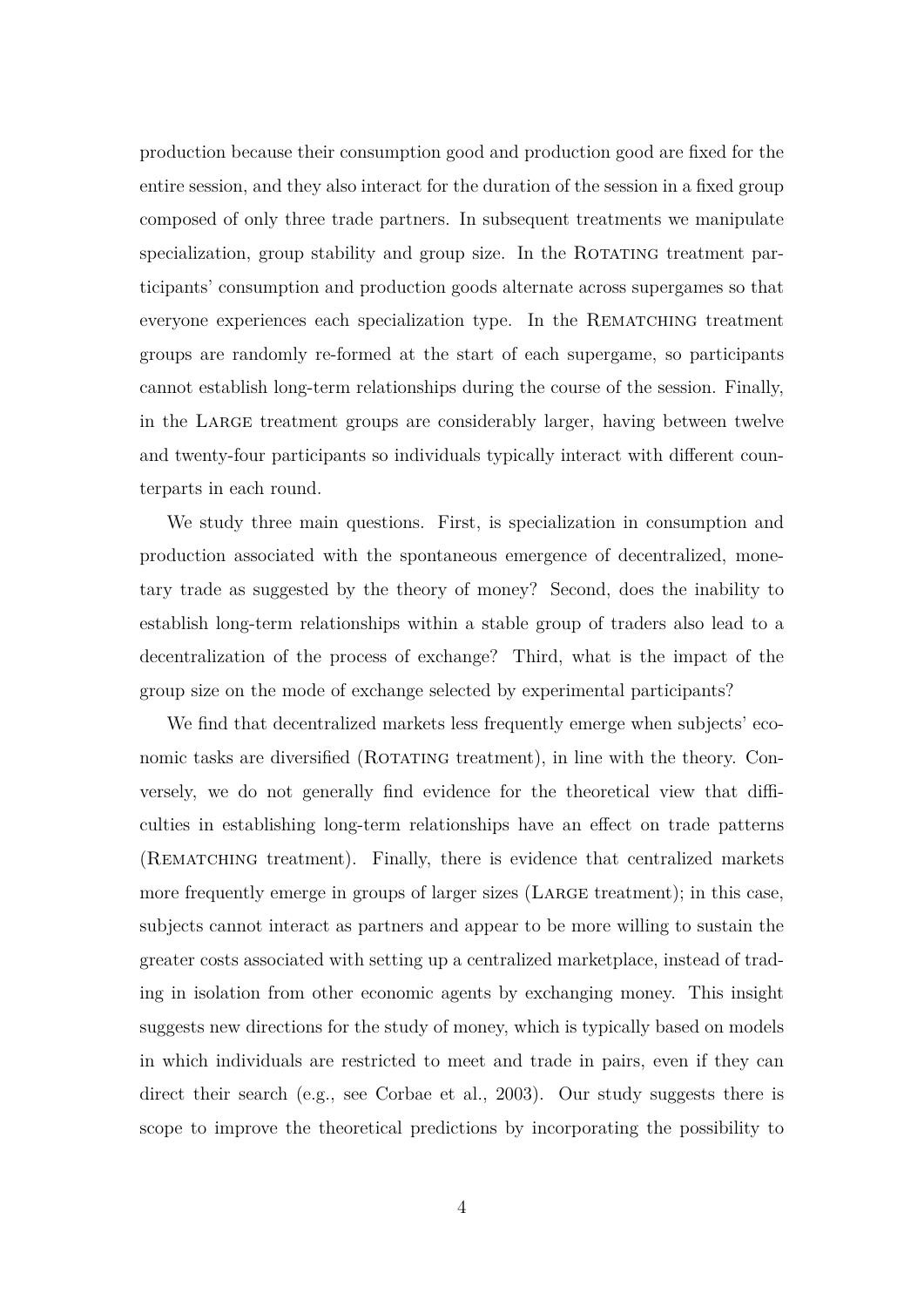endogenize the mode of market interaction.

## **2 Related experimental literature**

There are several experiments on the use of money in decentralized trading models. Some experiments have studied *commodity* money systems, as we do, for example the studies in Brown (1996) and Duffy and Ochs (1999). Those studies have primarily implemented designs to test the equilibrium predictions of the commodity-money model described in Kiyotaki and Wright (1989). In that setup, three commodities exist each of which is characterized by a different holding cost. Players start with a production commodity they do not wish to consume and can costlessly barter it for their consumption good through a sequence of bilateral random exchanges. Importantly, players *must* use a commodity as a money in order to consume because consumption takes place only if someone agrees to trade their production for a good they do not wish to consume. These studies seek to uncover what commodity or commodities will become the medium of exchange and, in particular, whether or not high-storage cost commodities will ever become a "money." In contrast, we study whether or not commodity-money systems spontaneously emerge. In our experiment consumption does not require the existence of a commodity money because players can trade multilaterally and synchronously, and do not need to hold anything but their own production.

Other experiments have studied the endogenous emergence of *fiat* monetary systems and the behavioral role of money in supporting high-payoff equilibria. In Camera et al. (2013) and Camera and Casari (2014), for example, groups of strangers interact through a random sequence of helping games with unknown opponents. By design, help is non-storable so there can be no commodity monies. However, subjects are endowed with and can exchange intrinsically useless tokens for help, if they wish, thus giving rise to fiat monetary exchange. By design, social efficiency can be attained through a sequence of unilateral transfers of help that do not involve any exchange of tokens. The data show that subjects frequently trade help for tokens, and refuse to help those who cannot offer a token in ex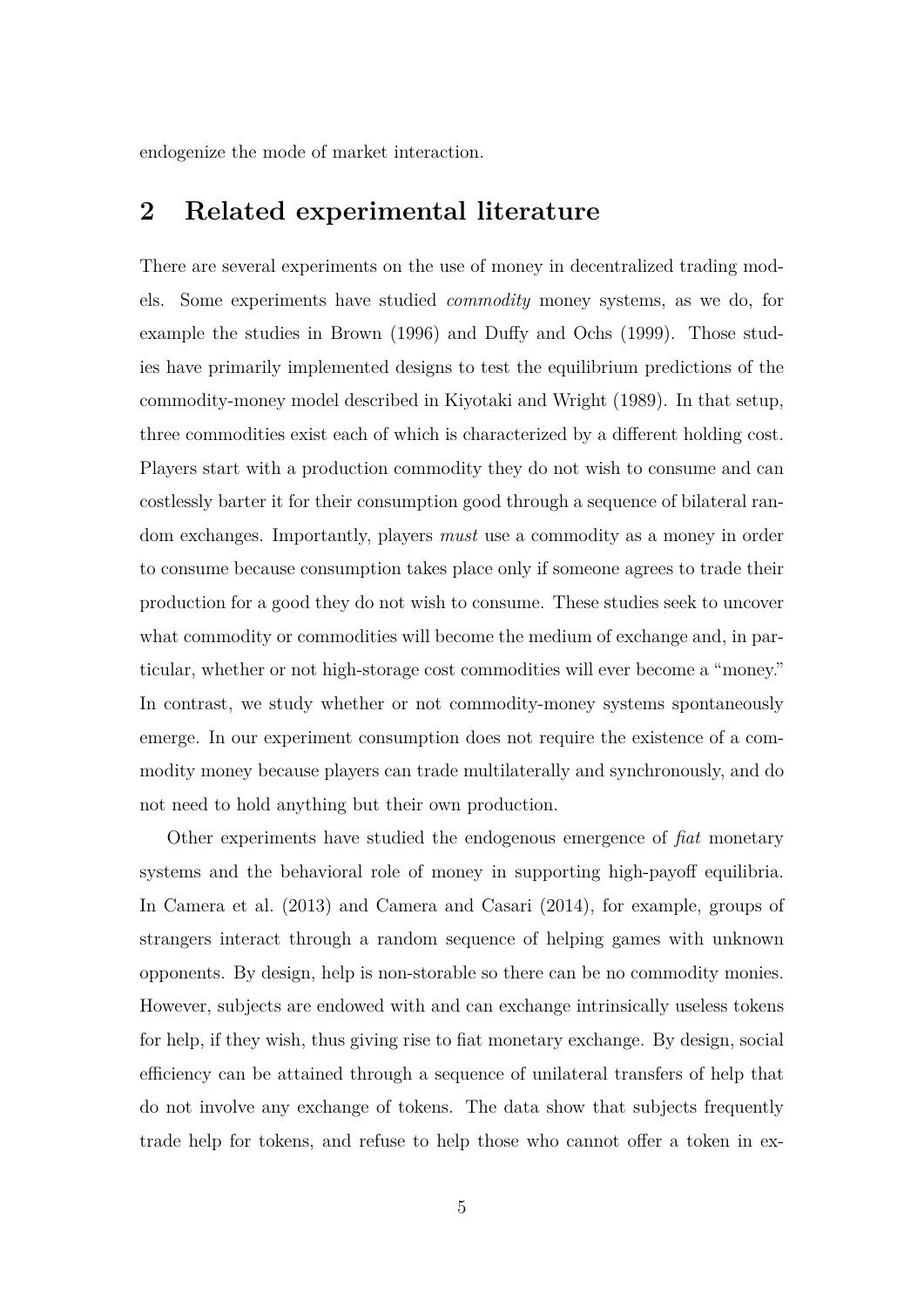change. That is to say, fiat monetary systems spontaneously emerge even if they are theoretically unnecessary to attain high-payoff equilibria. The use of tokens as a fiat money helps players in coordinating on high-payoff equilibria, especially when groups are large. The related paper in Duffy and Puzzello (2014) adds a centralized market to this basic setup to test the model in Aliprantis et al. (2007). Here, too, fiat monetary systems emerge, although this occurs primarily when groups are sufficiently small. The study of the emergence of fiat money in Huber et. al (2014) takes a different angle by showing that default laws and a "societal" bank can provide a sufficient basis for the use of fiat money. Finally, there is a number of studies in which trade can occur only by using money and all exchanges take place in centralized marketplaces, as in the monetary experiments in McCabe (1989), Marimon and Sunder (1994), Camera et al. (2003) and Deck et. al (2006), for example.

All these studies assume an exogenous organization of exchange. In fact, even if centralized and decentralized markets are available, as in Duffy and Puzzello (2014), subjects are not free to choose where to trade. The novelty of our study is that the organization of exchange is endogenous. Participants in our experiment choose to either synchronize their exchanges in a centralized location, or to engage in a sequence of pairwise asynchronous exchanges in decentralized locations, or to remain in autarky. The two patterns of exchange carry different costs for players, and give rise to two different equilibria: a non-monetary equilibrium based on centralized synchronous trading in which everyone consumes on every trading date, and a commodity-money equilibrium based on decentralized asynchronous trading in which players consume on alternate trading dates. This equilibrium multiplicity gives rise to strategic uncertainty and coordination problems, which vary with the complexity of the task and the size of the group as show in earlier studies, e.g, see Van Huyk et al. (2007), Heinemann et al (1989) and Weber (2006) for example. The experimental literature has focused on pure coordination games in which participants are homogeneous and their incentives are perfectly aligned. By contrast, in our design incentives are misaligned because players are heterogeneous, due to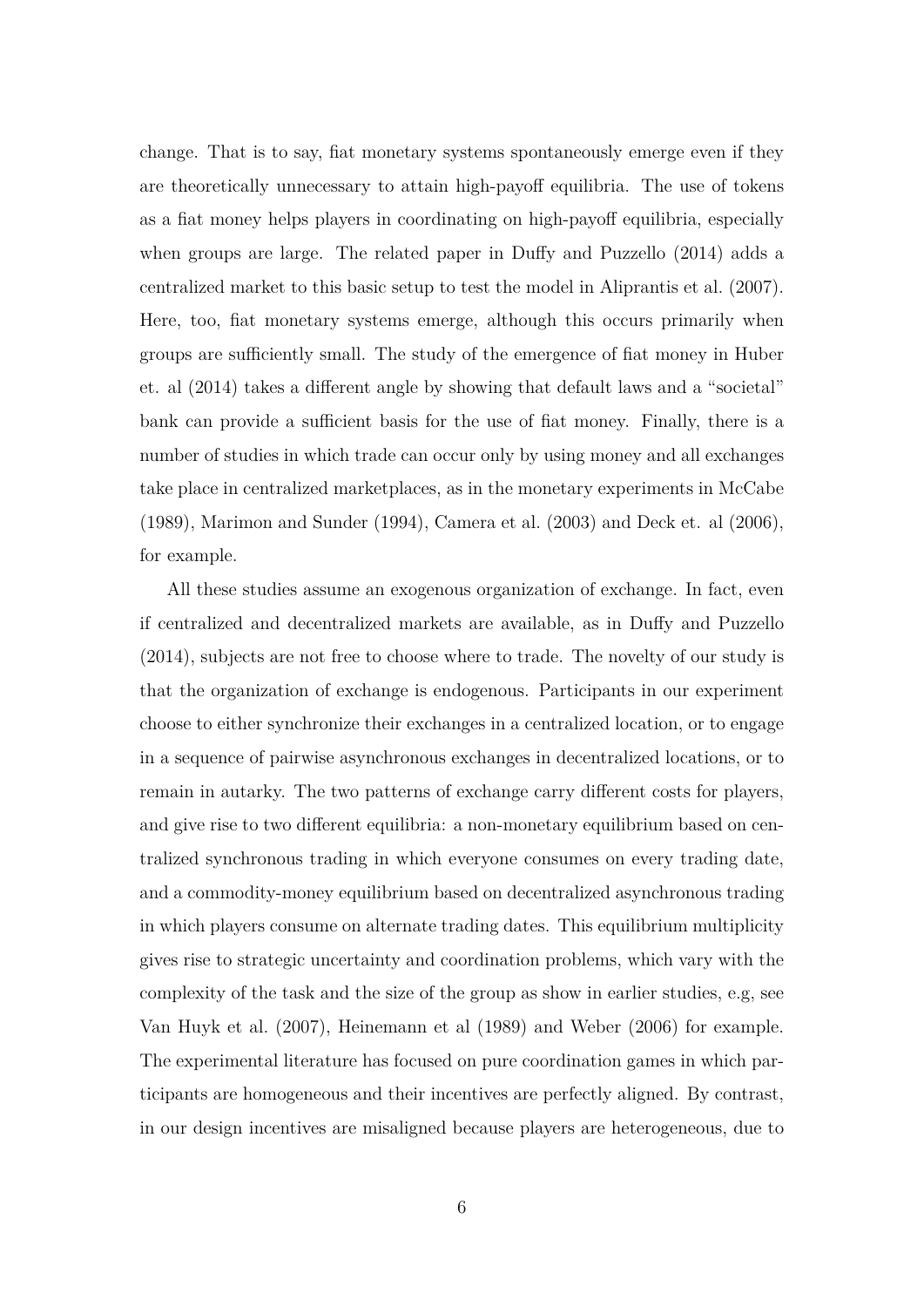their different specializations in production and consumption. Hence, though the equilibrium with synchronous multilateral exchange maximizes social efficiency, neither equilibrium maximizes the payoff of every type of player.

## **3 Experimental design**

We start by presenting the BASELINE design, and then discuss four treatment manipulations: Baseline-Rotating, Rematching, Rematching-Rotating, and LARGE (see Table 1).

**The travelling game:** The Baseline experiment consists of a coordination task, called the *travelling game* illustrated in Figure 1. It is played by a group of 3 subjects who can earn benefits by meeting and trading with others.

At the start of the game each subject is randomly assigned to one of three virtual islands  $j = 1, 2, 3$ . The island *j* corresponds to the subject's production and consumption *specialization type* (or simply, type): he produces one good  $j + 1$ (modulo 3) that is of no value to him, and earns a benefit *u* only by obtaining one good *j*, which he consumes upon receiving it. To earn this benefit, a subject of type *j* must meet and trade with a counterpart who holds good *j*. To do so, a subject can stay on his home island, hoping to be visited by other subjects, or can travel round-trip to another island of his choice. Travel is costly; each leg of travel with good *k* generates a loss  $c_k$  with  $c_1 < c_2 < u < c_3$ . This all but rules out travel with good 3 because travelling to trade good *k* is individually irrational, as it cannot generate a positive net benefit  $u - c_k$ . We set  $u = 12$  points, while  $c_1 = 1, c_2 = 10$ , and  $c_3 = 15$  points; 10 points were converted into 1 New Israeli Shekel (NIS) at the end of the experiment. Subjects played multiple rounds of this game.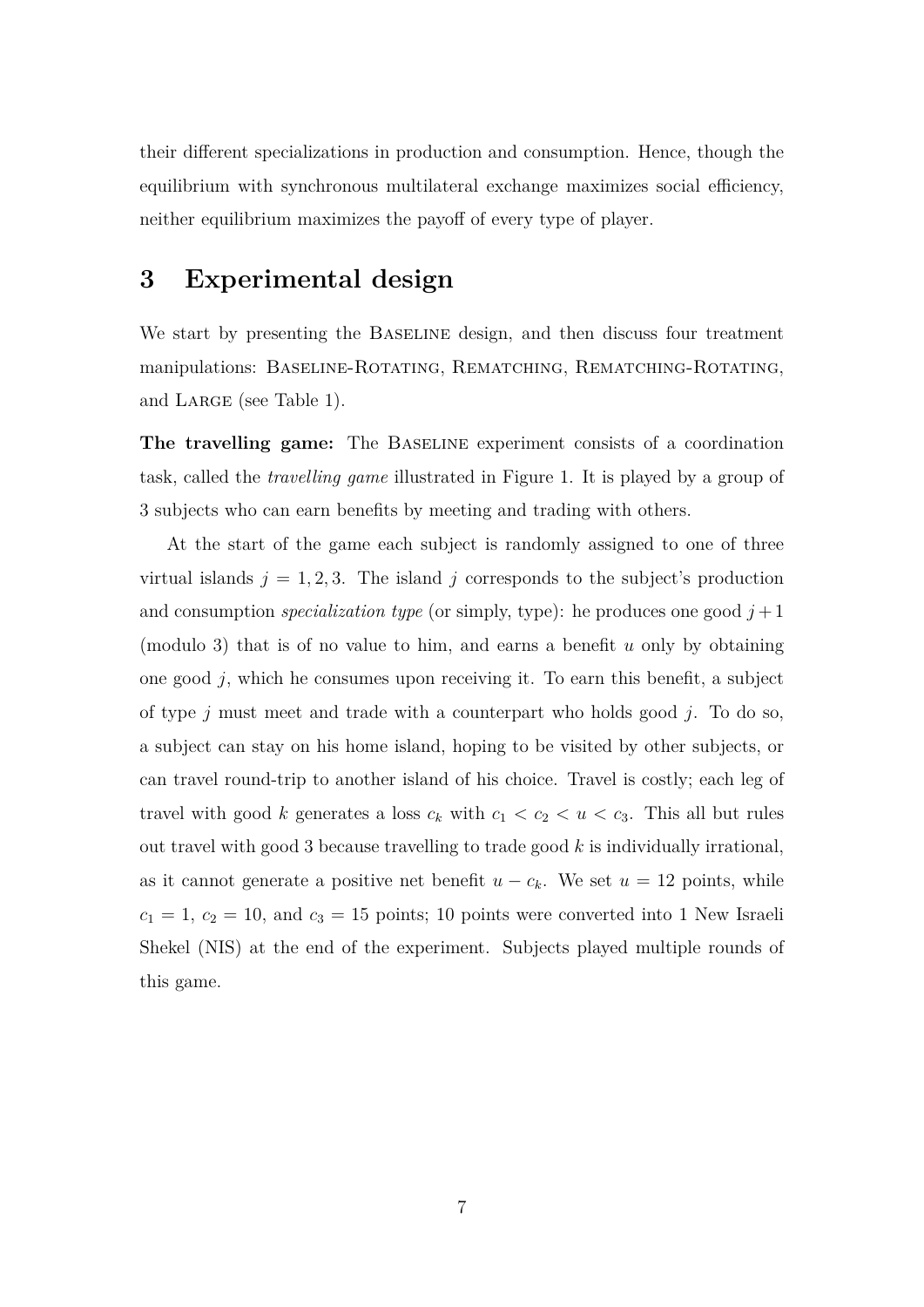

Figure 1: The travelling game

Notes: The larger number denotes the type and island of a player. The smaller number denotes the player's production good. The dotted arrows denote the possible directions of travel. In the experiment type  $1 = fisherman$  (produces good  $2 = fish$ ),  $2 = farmer$  (produces good  $3 = bread$ ), and  $3 =$  *hunter* (produces good  $1 =$ *fowl*).

**A round of play:** Each round is divided into two stages. In each stage subjects make independent and simultaneous choices, without the possibility to communicate with others.

In the travelling stage subjects observe the distribution of goods across islands and must choose whether or not to travel. As a result of all travelling decisions, a subject can meet one or two other subjects (=bilateral or trilateral match), or can remain unmatched. Matched subjects proceed to the trading stage, in which they participate in a direct mechanism that allows them to re-allocate their goods (=trade). Trade takes place if and only if the matched subjects agree to the proposed reallocation; otherwise, everyone exits the meeting with the good they carried. Hence, there can be either trade or autarky, and unilateral transfers are impossible, which reflects the assumptions of the standard monetary model where all exchanges are *quid-pro-quo* (Ostroy and Starr, 1990; Starr, 1972).

In a bilateral match, subjects simultaneously choose whether or not to swap their goods; trade occurs if and only if there is mutual consent. In a trilateral match, if all good types are available subjects are given the option to form a trading chain, whereby the subject holding good  $j = 1, 2, 3$  transfers it to subject *j*. Trade occurs if and only if there is mutual consent, in which case every subject receives their consumption good. If there is no mutual consent, or if not all good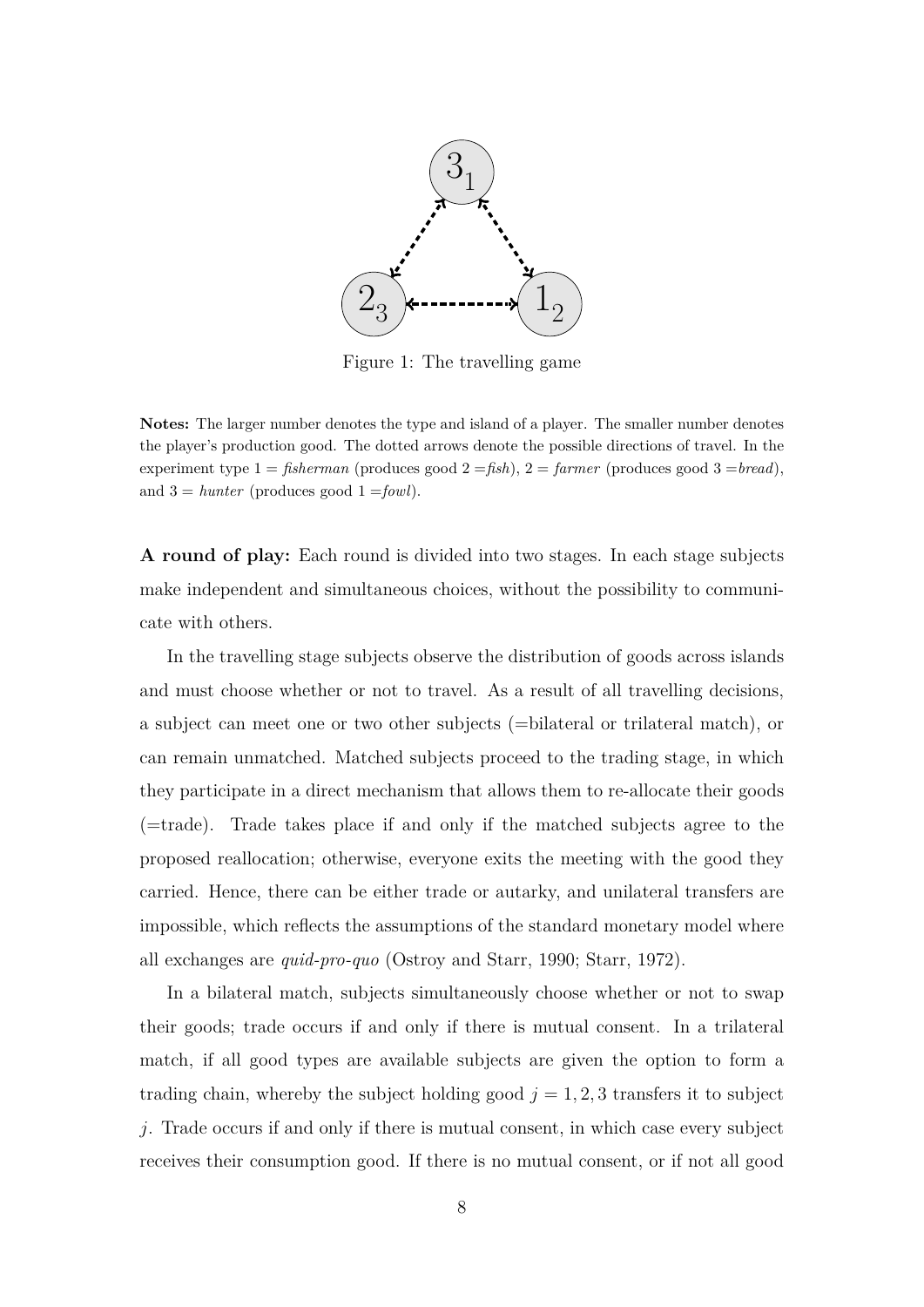types are available in the meeting, then each participant can propose a bilateral trade. Hence, in a trilateral match there are three possible outcomes: there is either one trilateral trade, one bilateral trade, or no trade at all. Round-trip travel implies that each subject *j* ends the round on island *j*. Subjects who traveled, traded and consumed do not pay any travel cost for the return trip to their island since they no longer have a good in inventory. In the following round, subjects who traded and consumed receive a new good  $j + 1$ , while everyone else carries over their previous round's inventory. Subjects cannot hold more than one good at a time.

**A session:** Each session involves a multiple of 3 participants (min  $= 6$ , max  $= 27$ , depending on subjects' availability). At the start of the session subjects are divided into groups of three, and each subject is randomly assigned a type  $j = 1, 2, 3$ . During the entire session subjects interact within the same group and maintain the same type *j*.

Each session consists of several sequences of travelling games. Such a sequence is called a "block;" it starts and terminates simultaneously for all participants. Each block is composed of an uncertain number of rounds of the travelling game. Subjects are informed that they will play six rounds, and from then on, after each round the block will continue with probability 0.75, and otherwise it will stop. The expected duration of each block is thus 9 rounds. In the experiment, a computer randomly selected an integer number between 1 and 100 from a uniform distribution, and displayed it to subjects. The block terminated when a number greater than 75 was selected. We can interpret the probability 0.75 as the geometric discount factor of a risk-neutral subject (Camera and Casari, 2014). When a block stopped a new one started if there was sufficient time left in the session; otherwise, the session ended. Subjects were informed of this procedure and that they would play at most six blocks.

The design of the block (a fixed even number of rounds plus an additional random number of rounds) allows for the spontaneous emergence of either one of two prototypical trading institutions. First, subjects can resort to *centralized trade*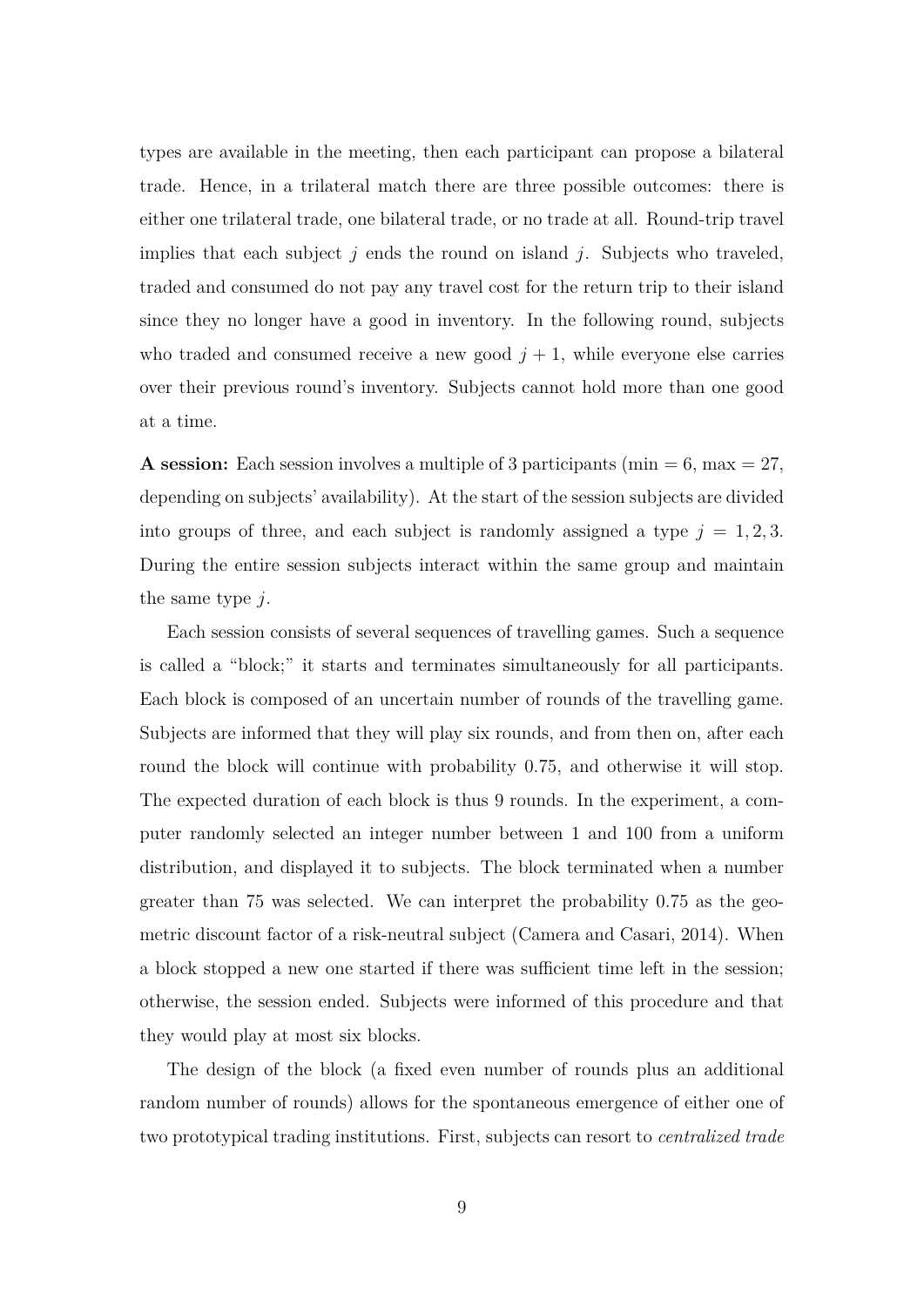based on one-round trilateral exchange. Second, subjects can choose to engage in *decentralized trade* based on a two-round sequence of bilateral exchanges. The second type of exchange minimizes transportation costs but requires intertemporal coordination; the first one increases transportation costs but removes the need for intertemporal coordination. Running multiple rounds in a block facilitates learning of a complex task, involving not only travelling decisions but also trading decisions. Because each new block re-initializes the distribution of endowments in a fixed group, running multiple blocks also facilitates learning and coordination on a common trade pattern.

**Other treatments:** The treatments BASELINE-ROTATING, REMATCHING, REMATCHING-ROTATING, and LARGE, all build upon BASELINE.

Recall that in Baseline subjects repeatedly trade within a fixed group of three participants. In the two REMATCHING treatments trade counterparts change throughout the session: when a block ends, new groups are formed by randomly mixing the session's participants according to a strangers matching protocol.

In Baseline subjects are specialized in their production and consumption because their type  $j$  is fixed throughout the session. In the two ROTATING treatments subjects are *diversified* in their economic activities. Here, the subject's type alternates throughout the session: when a block ends subjects are assigned a different specialization type with round-robin alternation, i.e., 1,2,3,1,2,3; 2,3,1,2,3,1, etc. This design is simply a dynamic interpretation of the static concept of specialization/diversification found in the monetary literature.<sup>2</sup>

<sup>&</sup>lt;sup>2</sup>In the typical monetary model a specialized agents is one who can produce just one type of good in a period, for their entire life, while a diversified agent can produce one of several types of goods (none of which they can consume).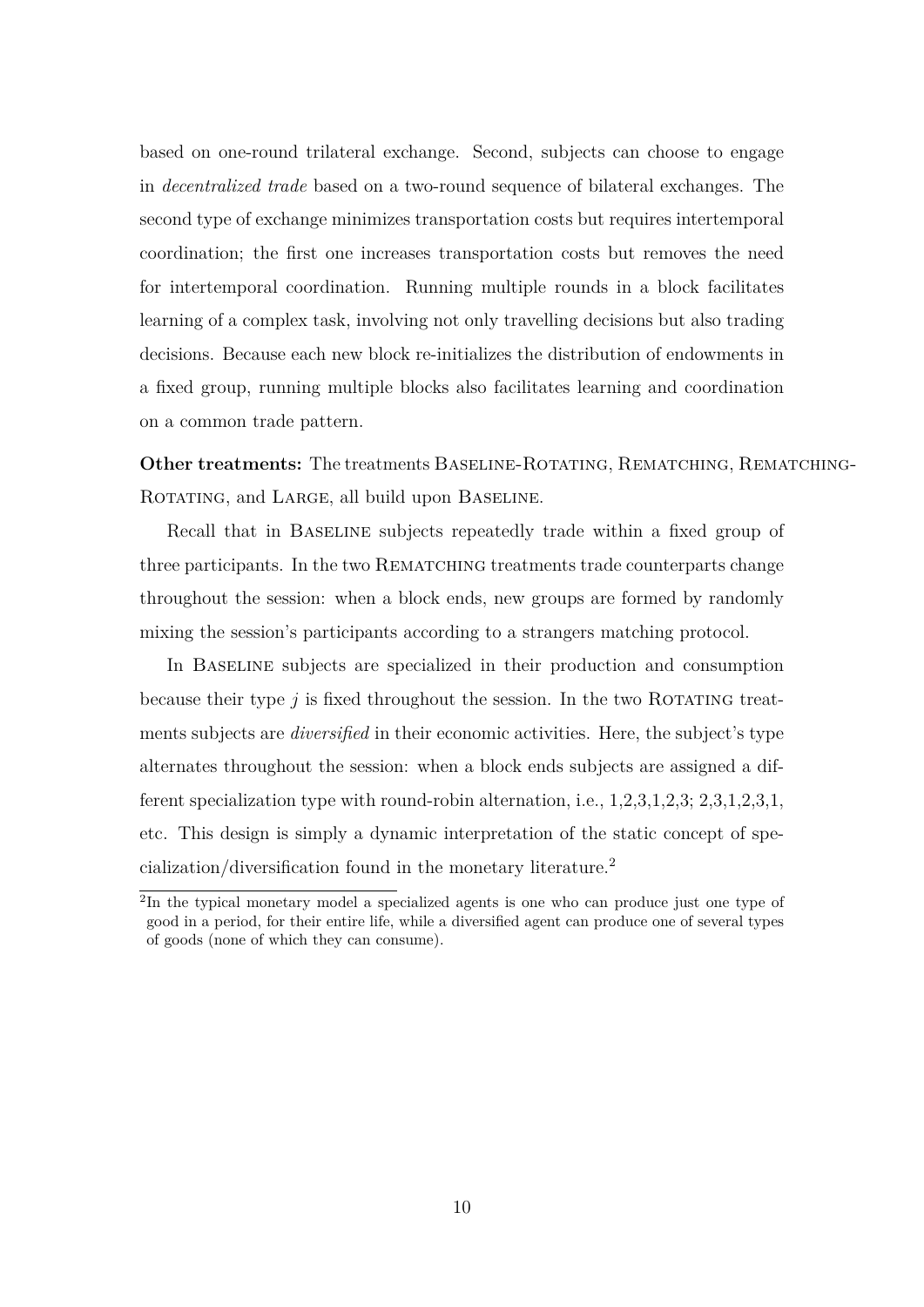| Freatment                                                   | Sessions                                    | Size             | Groups                           | 1 ypes                           | Kounds                   | Blocks                       |
|-------------------------------------------------------------|---------------------------------------------|------------------|----------------------------------|----------------------------------|--------------------------|------------------------------|
| <b>BASELINE</b><br>BASELINE-R<br>REMATCHING<br>REMATCHING-R | (30)<br>3<br>3<br>30<br>റ<br>'42<br>റ<br>39 | 3<br>3<br>3<br>3 | fixed<br>fixed<br>mixed<br>mixed | fixed<br>mixed<br>fixed<br>mixed | 55.6<br>48<br>42.5<br>38 | $6+p$<br>6<br>$4.5 + p$<br>5 |
| LARGE:<br>$N=12$<br>$N = 18$<br>$N=24$                      | 2(24)<br>3<br>54<br>$\Omega$<br>.48         | 12<br>18<br>24   | fixed<br>fixed<br>fixed          | fixed<br>fixed<br>fixed          | 35<br>34.3<br>28         | $4+p$<br>$3.3 + p$<br>$3+p$  |

#### Table 1: Treatments

**Notes:**  $R = \text{ROTATING}$ . *Sessions*: the number of sessions conducted (in parentheses the total number of participants). *Size*: group size. *Rounds* & *Blocks*: average number of rounds played in a session (excluding practice blocks) & average number of blocks in a session;  $+p=$  session started with an additional, unpaid practice block. Dates of sessions (month-year): BASELINE 1-, 3-, 5- & 6-2014; Baseline-R, 12-2013, 4- & 5-2014; Rematching, 5- & 6-2014; Rematching-R, 11-2013; LARGE, 3- & 4-2013, 5- & 6-2014. In all treatments  $u = 12$ ,  $c_1 = 1$ , and  $c_2 = 10$ ;  $c3 = 15$  for all treatments except LARGE where  $c3 = 20$ .

In the LARGE treatment we alter the BASELINE design by increasing the size of groups to  $N = 12, 18, 24$ , which allows us to study meetings among strangers instead of partners.<sup>3</sup>

Each island *j* is home to  $N/3$  subjects of type *j*. If  $n \leq N/3$  subjects *j* stay on island *j*, then the island can host at most *n* meetings, either bilateral or trilateral, which involve agents of different types. Those who travel to an island are matched at random with those who remained on the island. Hence, an island with *n* subjects of each type has *n* trilateral meetings; otherwise, because of the random assignment, trilateral meetings may not occur even if the island hosts all three different types. Finally, if there are more visitors of a single type on island *j* than subjects of type *j*, then some of the visitors will remain unmatched, though the short side of the market is fully matched.<sup>4</sup>

<sup>&</sup>lt;sup>3</sup>We also have  $c_3 = 20$  instead of  $c_3 = 15$ , but this is both theoretically and empirically inconsequential. Large sessions were run first and a small number of subjects accumulated losses by travelling with good 3 (see Table 2). To avoid this, *c*<sup>3</sup> was lowered to 15 in all subsequent treatments; doing so is theoretically inconsequential since travelling with good 3 is individually irrational as long as  $u - c_3 < 0$ , and it did not empirically induce more travel with good 3 (see discussion about travel around Table 2). Therefore, there was neither a theoretical nor an empirical need to rerun all of the LARGE sessions with  $c_3 = 15$ .

<sup>&</sup>lt;sup>4</sup>For example, consider a group  $N=12$ . If everyone is present on island 3, then four trilateral matches are formed, each including three different specialization types allocated at random. Now suppose six subjects are on island 3: two type 1, one type 2, and three type 3. Here, there may be one trilateral match (types 1,2,3) and one bilateral match (types 1,3), or there can be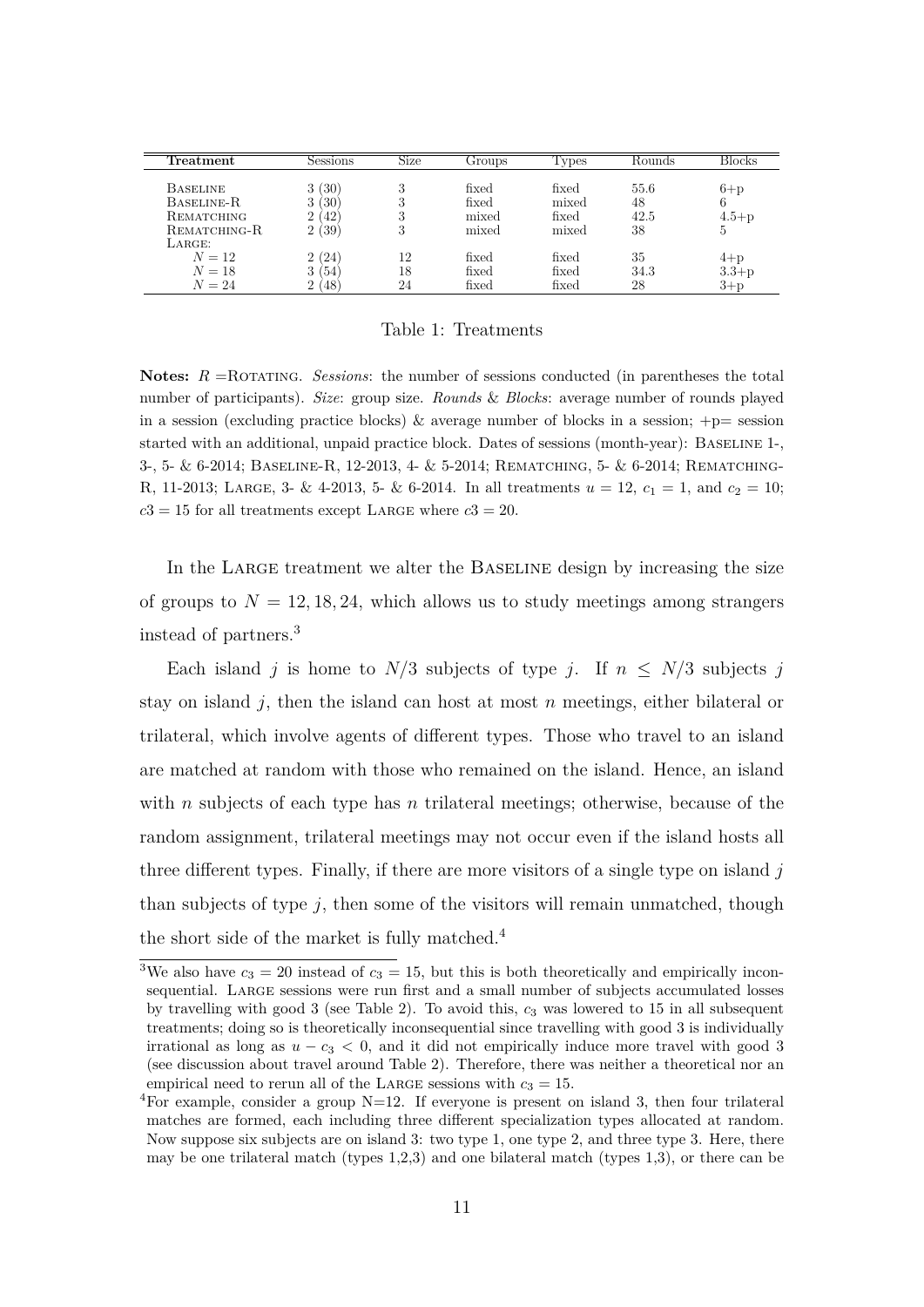**Subject population and aggregate statistics:** Overall, we recruited 267 undergraduate students from Bar Ilan University (102 males, 165 females). All subjects were recruited through class announcements, social media and advertisements on campus. We ran 17 sessions (see Table 1).

The experiment was programmed and conducted using the software z-Tree (Fischbacher, 2007). Instructions (see Appendix) were read aloud at the start of the experiment and left on the subjects' desks. All sessions were conducted in the Bar-Ilan University experimental lab, where subjects were visually isolated in separate computer carrels. Average earnings per subject were 80 NIS (min  $= 50$  NIS, max  $= 122$  NIS).<sup>5</sup> Payments were structured so that subjects could potentially earn similar amounts per round of play in each treatment. In the ROTATING treatments, this was done by summing up all points earned in the session; in the other treatments payments were re-scaled by the maximum points a subject could have earned in the session, given his fixed type (see instructions in Appendix). Subjects completed between 34 and 65 rounds in a session. All sessions lasted two hours including the reading of instructions, a quiz, and payments.

# **4 Theoretical considerations**

Time is indexed  $t = 1, 2, \ldots$  There is a constant population of three players who live on three different islands. A player is labeled  $j = 1, 2, 3$ , which denotes the consumption good of the player as well as the player's home island. Each player *j* derives utility  $u > 0$  from consuming good  $j$ , and discounts future utility at rate  $\beta \in (0,1)$ . On the initial period, player *j* is endowed with good type  $j+1 \pmod{3}$ , which generates no utility to him. Goods are indivisible, cannot be disposed of, and can be stored only one at a time, but can also be traded one-for-one. If player *j* trades his inventory for good *j* in period *t*, then he immediately consumes it and is endowed with one new good  $j + 1$  at the start of period  $t + 1$ . It follows that

three bilateral matches (two have types 1,3 and one has types 2,3). If, instead, we had three type 1, two type 2, and one type 3, then there would be only one trilateral match (types 1,2,3) choosing each type 1 with probability  $1/3$  and each type 2 with probability  $1/2$ .

<sup>&</sup>lt;sup>5</sup>When the sessions were run the minimum wage in Israel was 24 NIS, while average student wages were around 30 NIS.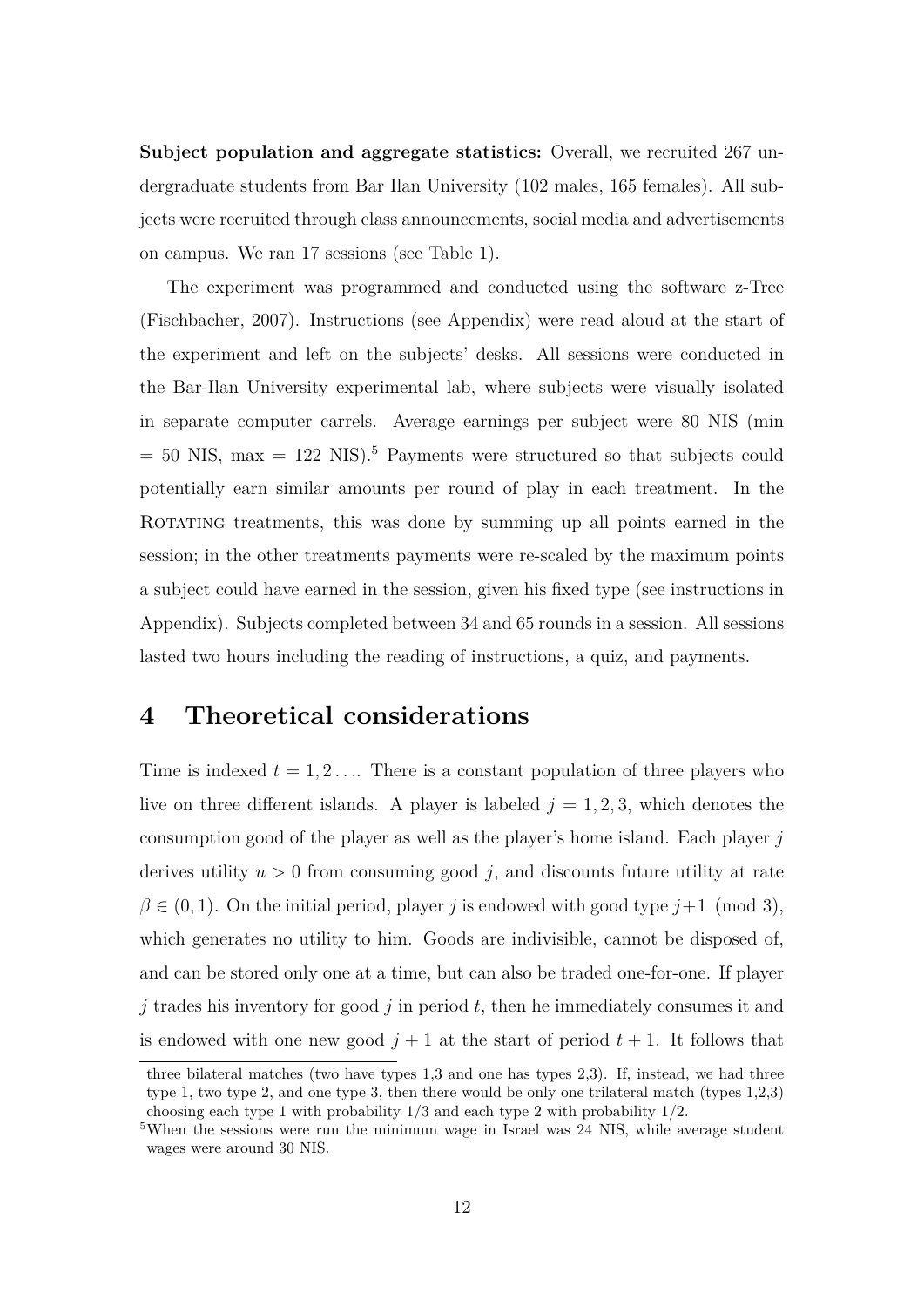all players have some good at the start of each period (see Goldberg, 2007, for a related model with a continuum of players).

Player *j* starts each period on island *j* and has the option of making one roundtrip to any island  $i \neq j$ , during the period. Hence, *j* denotes player *j*'s island at the start *and* end of a period. Carrying good  $k = 1, 2, 3$  costs  $c_k$  for each leg of travel, with  $0 < c_1 < c_2 < u < c_3$ , so only travel with goods 1 or 2 may benefit a player. Players make their travel choices independently, simultaneously, and without communicating with one another. Hence, a player can either be unmatched, in a bilateral match, or in a trilateral match in any given period. Matched players observe the type and inventory of everyone in their match, and are then asked whether they would like to trade. All trade decisions are made simultaneously without communication with others. Players cannot make unilateral transfers, or give gifts to another player. $6$  In a bilateral match in which the players hold different goods, the player is offered to trade quid-pro-quo with his counterpart. In a trilateral match in which all three goods are available the player is first offered to implement a trading chain. The trading chain is governed by a direct mechanism according to which player *j* agrees to give a good to one of the two other players conditional on receiving a good from the third player. The proposed exchange is implemented if and only if there is consensus in the match. If one or more players does not acquiesce, the host (the person associated with the island where players are located) is then offered the possibility of a bilateral trade with a player who holds a different goods than he holds. If both other players hold goods that he does not hold, he is asked with which player (if any) he wishes to trade. Bilateral exchange occurs if and only if there is consent from both the party and the counterpart.

There are generally many equilibria in this game, in which actions may or may not depend on histories of play. We focus on Markov-perfect equilibria because the literature on decentralized trade and the microfoundations of money has traditionally restricted attention to these types of outcomes (e.g., see Kiyotaki and Wright,

 ${}^{6}$ Hence, choosing not to travel and not to trade for the duration of the game is equivalent to free disposal of goods.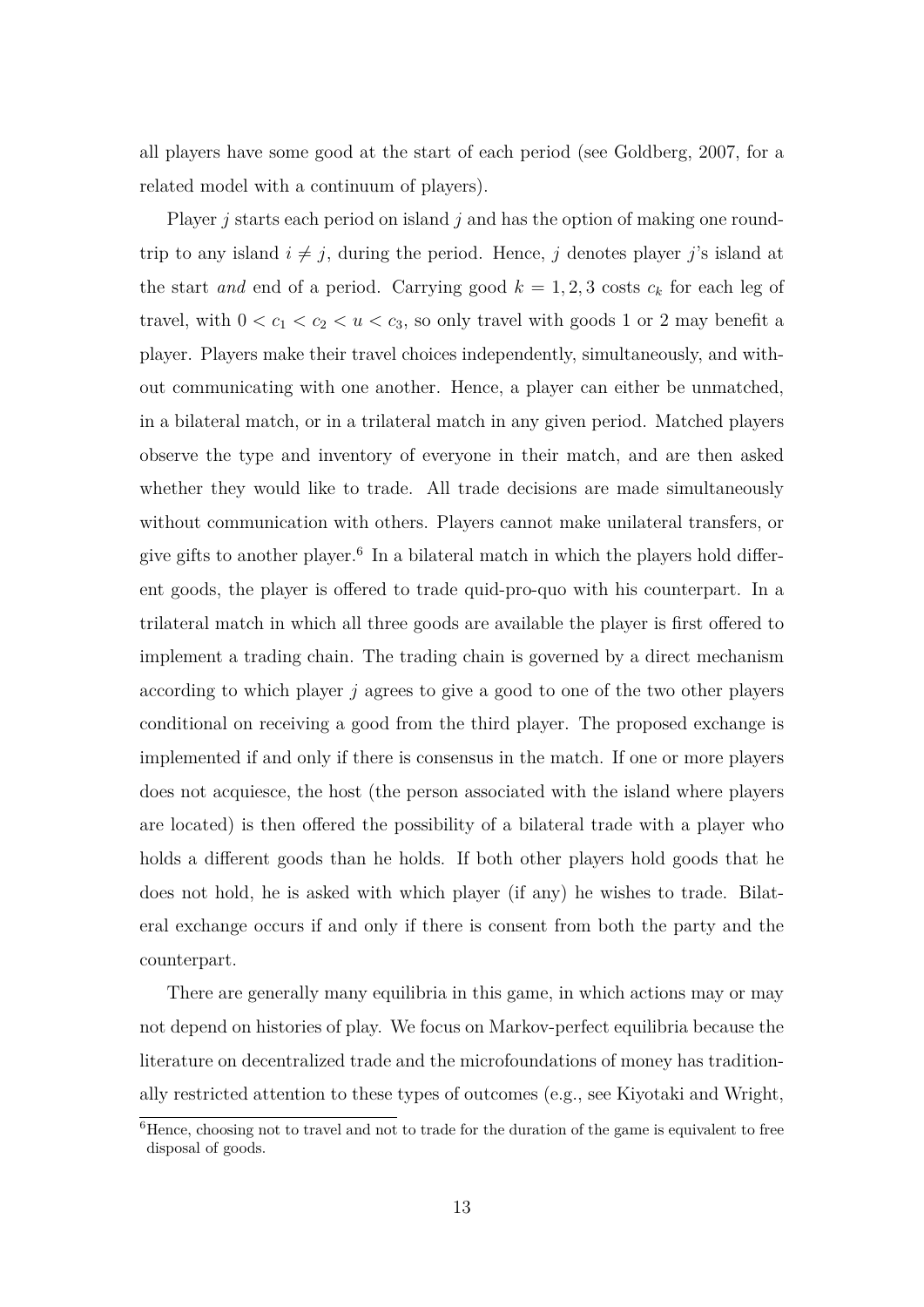1989). In particular, we direct our attention to two patterns of trade that are the focus of theoretical analyses (Camera, 2000; Goldberg, 2007). The first pattern consists of a *decentralized* trading arrangement in which players trade sequentially and bilaterally on different islands. This dynamic trading arrangement minimizes transportation costs, but reduces the frequency of consumption. The second pattern consists of a *centralized* trading arrangement in which *all* players congregate on the same island in each period. This static trading arrangement maximizes the frequency of consumption but increases overall transportation costs.

Figures 2-3 illustrate the two arrangements. The assumption  $u < c_3$  all but rules out travel of a player 2 holding his production good, under either trade pattern.<sup>7</sup> Under decentralized trade, two players travel with the lowest transportation-cost good (good 1) on alternate dates and to different islands; on each island there is a bilateral meeting where the visitor exchanges good 1 for his consumption good. Under centralized exchange, the player with the highest transportation-cost good remains on his island, which the other two players visit in each period; on the island there is a trilateral meeting each period in which each player *j* receives his consumption good from player  $j - 1 \pmod{3}$  and transfers his good to player  $j + 1 \pmod{3}$ .

## **4.1 Decentralized asynchronous trade**

**Definition 1** (Decentralized trade strategy). In any period  $t \geq 1$  player 1 *never travels, while player*  $j = 2, 3$  *travels only to trade good* 1 *for good j on island*  $j - 1$  (mod 3)*. If player*  $j = 1, 2, 3$  *is in a bilateral match, then he trades his inventory quid-pro-quo for goods j and* 1*. If player*  $j = 1, 2, 3$  *is in a trilateral match, then he transfers his inventory to player j*+1 *only conditionally on receiving good j from someone else.*

If all players adopt the strategy in Definition 1, then we say that a *decentralized market* (DM) emerges in which the asynchronous bilateral exchanges create an explicit need for a medium of exchange. Hence, DM trades support monetary trade. Good 1 serves the role of *money* because it is not always acquired to be

<sup>&</sup>lt;sup>7</sup>In any Markov equilibrium in which player 2 travels with his production good in some round, he loses even if he consumes in that round. Hence, he can profitably deviate by avoiding travel in that round.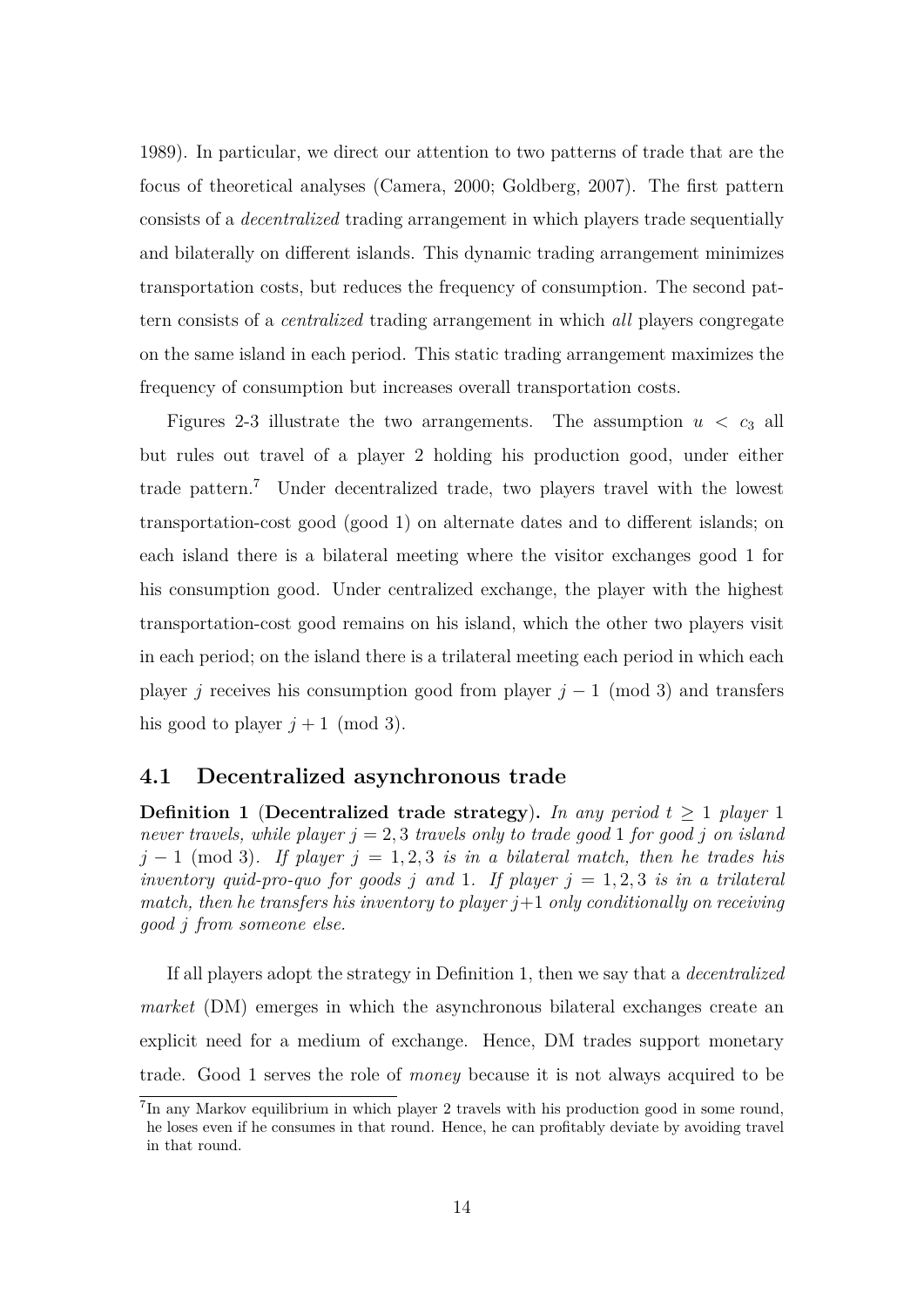consumed, but, also to be re-traded for another good. Our design thus makes the transactions role of money explicit. Figure 2 illustrates the distribution of objects and the pattern of DM trade in odd and even periods. In equilibrium, player 2 acts as a market-maker who bilaterally trades in every period with alternating counterparts. Trilateral matches never occur in equilibrium, although the strategy specifies what to do in case such meetings occur, off-equilibrium.

In each period the actions of a player depend on his state (his inventory at the start of the period) and the distribution of goods in the economy. The distribution of objects at the start of a period *t* is such that: player 3 has good 1; player 1 has good 2; player 2 has good 3 in *t* odd and good 1 in *t* even. All DM exchanges are bilateral and players trade either to acquire their consumption good or a good that is cheaper to carry than the one they have. Player 1 never moves from island 1 and only one of the other two players the one who has good 1 travels in each period. In odd periods  $t = 1, 3, \ldots$  player 3 has good 1, and travels to island 2 to buy good 3 from player 2. In even periods  $t = 2, 4...$  player 2 has good 1 and travels to island 1 to buy good 2 from player 1. Off equilibrium, if player *j* meets more than one counterpart, then he attempts a trilateral trade; otherwise, he attempts a bilateral trade for his consumption good, if possible, or for good 1. If the other two players have an identical good and player  $j$  wishes to acquire it, then *j* trades with the player who consumes his production good, i.e., player  $j+1$ .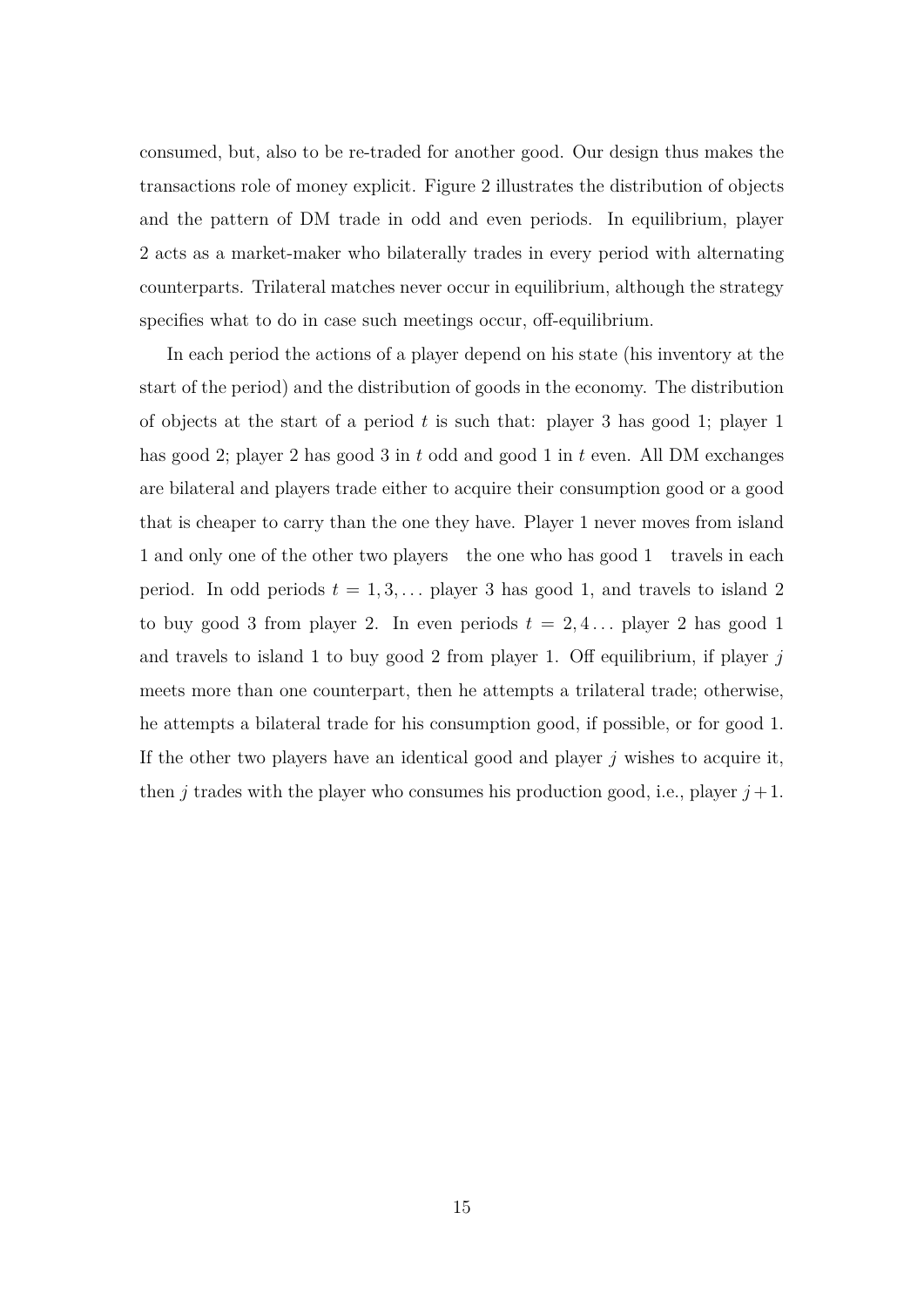

Figure 2: Asynchronous decentralized trade (DM).

Notes: Players in a circle do not travel. The large number denotes the type and island of a player. The small number denotes the player's inventory at the start of the period. The arrow represents the initial direction of travel. In odd periods player 3 travels to island 2 and the two players exchange their inventories. In even periods player 2 travels to island 1 and the two players exchange their inventories. Player 1 never moves. In the experiment type  $1 = fisherman$ (produces good 2 = fish), type 2 = farmer (produces good 3 = bread), and type 3 = hunter (produces good  $1 = fowl$ ).

Let  $v_j$  denote the equilibrium (expected) payoff for player j at the start of a period  $s = 0, 1$ , where 1 means odd, and 0 even. When no confusion arises, we omit the distribution of objects and the period s as an argument of  $v_i$ .

#### Proposition 1. If

$$
c_1 < u < c_2(1+\beta),
$$

then decentralized trade is an equilibrium. The equilibrium payoffs in a period  $s=0,1$  are:  $\overline{\Omega}$ s

$$
v_1 = \frac{\beta^s u}{1 - \beta^2}
$$
  
\n
$$
v_2 = \frac{\beta^s (u - c_1)}{1 - \beta^2}
$$
  
\n
$$
v_3 = \frac{\beta^{1-s} (u - c_1)}{1 - \beta^2},
$$
  
\n(1)

and average welfare is

$$
v := \frac{u - c_1}{3(1 - \beta)} + \frac{\beta^{1 - s} u}{3(1 - \beta^2)}
$$

The proof is in the Appendix. We need  $u \le c_2(1+\beta)$  because if not player 1 would have an incentive to deviate from equilibrium and visit island 2 in odd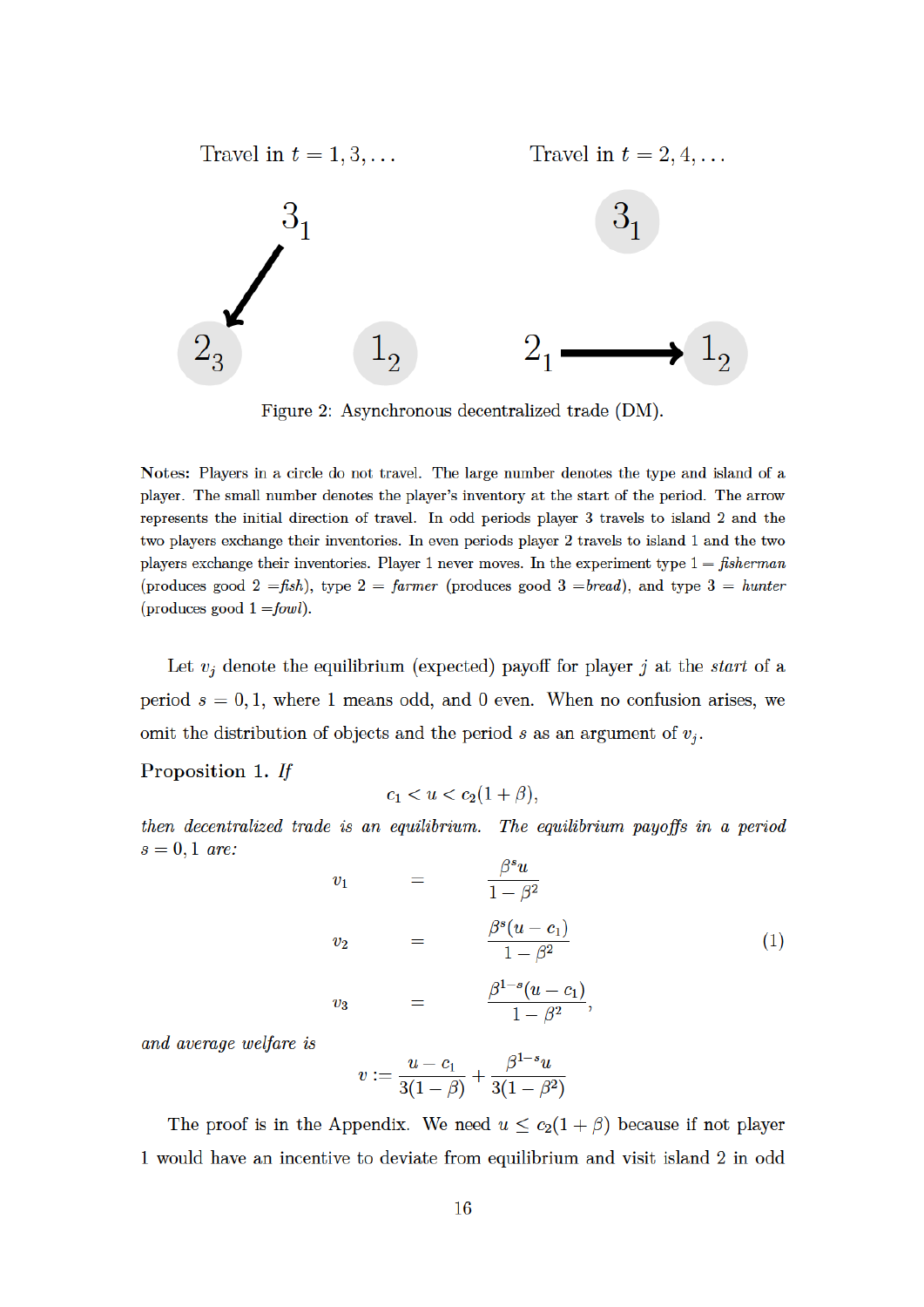periods. We need  $u > c_1$  since otherwise player 2 would have no incentive to travel and trade on island 1 in even periods.

To understand welfare, notice that in each period the player who travels (type 3 or 2) also consumes; this gives us the first term in *v*. The other term in *v* is the consumption of the type 1 player, who never travels, and consumes only in even periods. Note also that given the experimental parameters reported in Table 1 and  $\beta = 0.75$  we have

 $v_2 < v_1 < v_3$  in odd periods, and  $v_3 < v_2 < v_1$  in even periods.

In a decentralized trade equilibrium player 2 acts as an intermediary. He alternates between being a *market maker*, who makes a market for good 1 (which he cannot consume), and travelling to buy his consumption good. Because travelling is costly and the future is discounted, player 2 is never the top earner. The top earners either do not travel, or trade only for their consumption good.

### **4.2 Centralized synchronous trade**

**Definition 2** (**Centralized trade strategy**). In any period  $t = 1, 2, \ldots$  player 2 *remains on island 2, while player*  $j = 1, 3$  *travels to island 2 if and only if every player*  $j = 1, 2, 3$  *holds their production good*  $j + 1$ *. In every meeting, player j transfers good*  $j + 1$  *to player*  $j + 1$  *conditionally on receiving good j from someone else. Otherwise, player j keeps his good.*

The centralized trade strategy is time-invariant and depends on the distribution of goods across players. In equilibrium, everyone holds their production good and a centralized exchange opens on island 2 in every period. The good that is most costly to transport never moves because players 3 and 1 travel to island 2, while player 2 never travels. Hence, in equilibrium, matches are trilateral and all players synchronously trade and consume in each period. Bilateral matches never occur in equilibrium. Figure 3 provides an illustration.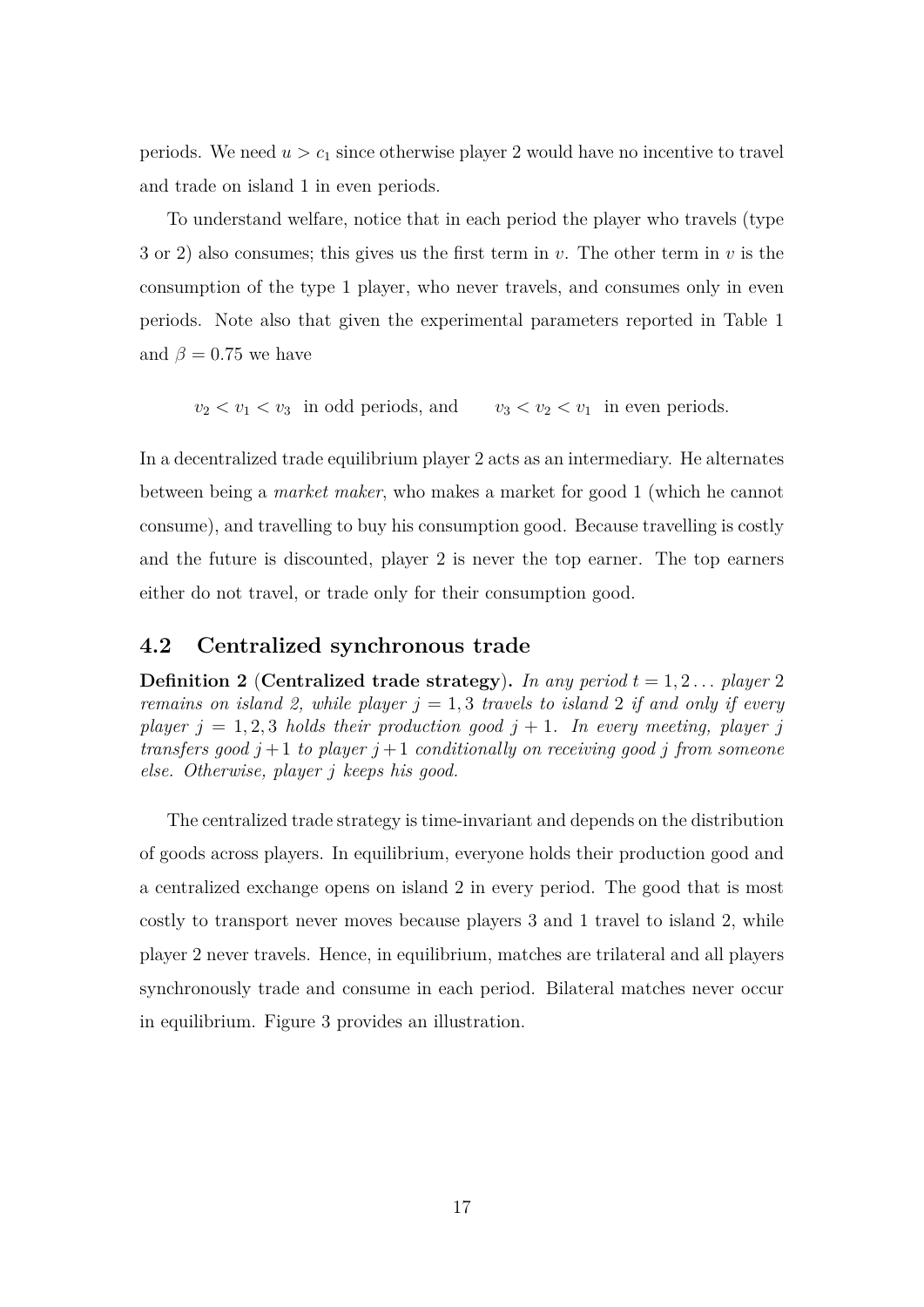

Figure 3: Synchronous centralized trade (CM)

Notes: Players in a circle do not move. The large number denotes the type and island of a player at the start of a period. The small number denotes the player's inventory. The arrow denotes the direction of travel. In every period  $t = 1, 2, \ldots$  players 1 and 3 travel to island 2; player  $j = 1, 2, 3$  makes a transfer to player  $j + 1 \pmod{3}$  conditional on receiving a transfer of good *j*. Player 2 never moves. In the experiment type  $1 = fisherman$  (produces good  $2 = fish$ ). type 2 = farmer (produces good 3 = bread), and type 3 = hunter (produces good 1 = fowl).

If all players adopt the strategy in Definition 2, then we say that a *centralized market* (CM) emerges. Under this mode of exchange all agents meet in the same location in each period, and concurrently transfer their production to a player and receive their consumption good from a different player. This trade pattern is nonmonetary because all goods that are exchanged are also immediately consumed. This is possible because everyone always carries their production good to the same location, and all exchange is multilateral.

In a CM, player j can deviate by refusing to accept the transfer of player  $j-1$ and retaining his inventory. The player can also deviate by not travelling to island 2. Any equilibrium deviation leads to no trade in the period, but does not affect the distribution of goods in the following period. The reason is that trading in a trilateral match is governed by a direct mechanism: if even one player does not receive his desired good, no one makes a transfer. Therefore, every unilateral deviation is suboptimal. This is formally discussed in the Appendix.

**Proposition 2.** If  $u > c_2$ , then centralized trade is an equilibrium, with payoffs  $w_i$  to type  $i = 1, 2, 3$  given by

$$
w_1 = \frac{u - c_2}{1 - \beta} < w_3 = \frac{u - c_1}{1 - \beta} < w_2 = \frac{u}{1 - \beta} \tag{2}
$$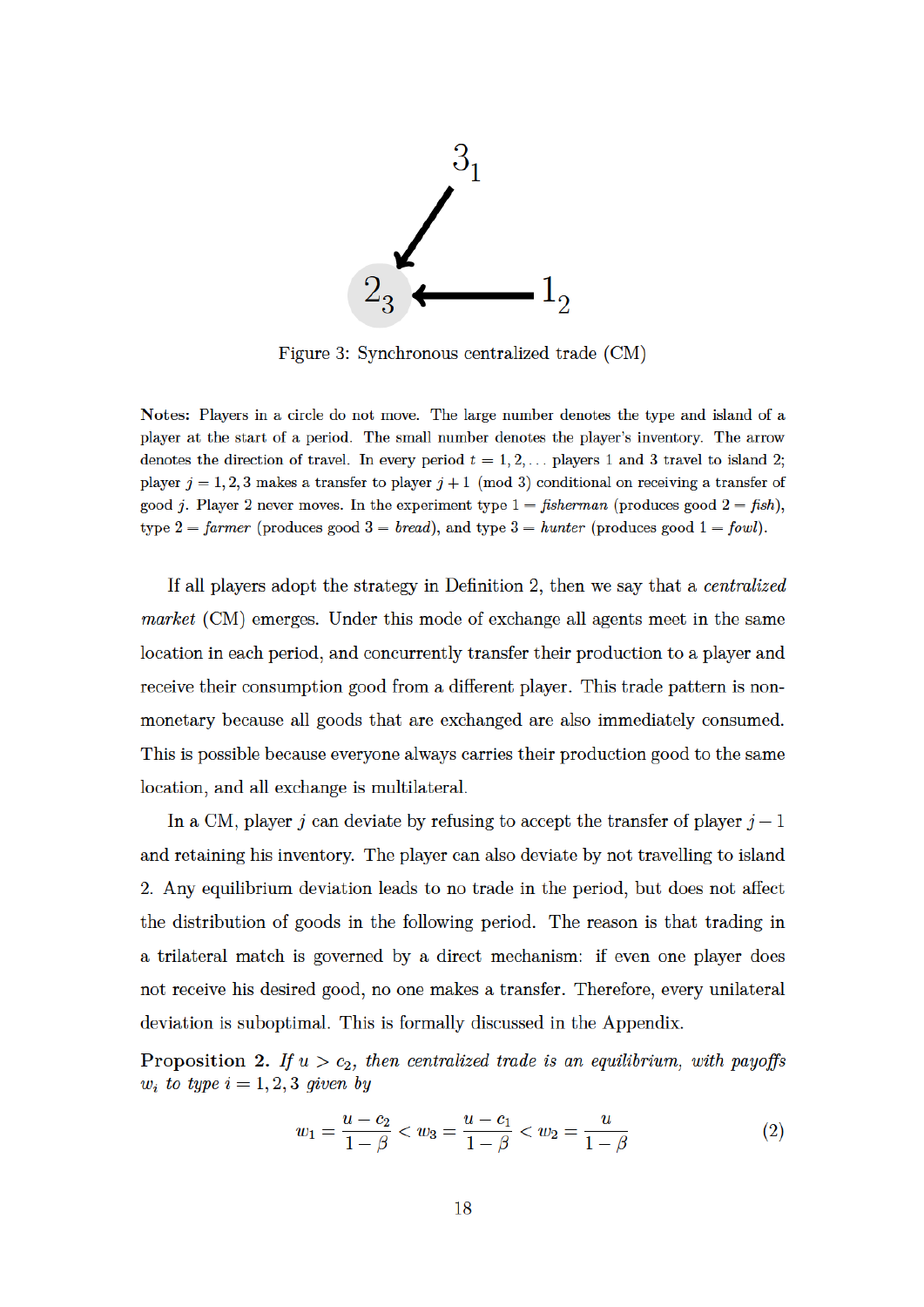*and average welfare*

$$
w := \frac{u}{1 - \beta} - \frac{c_1 + c_2}{3(1 - \beta)},
$$

*in each period of the game.*

**Corollary 1.** *If*  $c_2 < u < c_2(1+\beta)$ *, then equilibria with decentralized markets and centralized markets coexist. Equilibrium with centralized trade maximizes welfare but does not Pareto-dominate equilibrium with decentralized trade.*

The proofs are in the Appendix. Equilibrium with CM trade generates more travel costs due to the centralization and the simultaneity of all exchanges. Yet, it also maximizes average welfare because every player consumes in every period, unlike DM trade, and the increment in consumption utility is larger than the increment in travel cost *c*<sup>2</sup> relative to DM trade. Neither equilibrium, however, is Pareto-dominant. Type 1 prefers the DM equilibrium because he does not travel; type 2 prefers the CM equilibrium because he consumes every period and bears no travel cost; type 3 prefers the CM equilibrium because he earns  $u - c_1$  every period instead of every other period.

In the CM equilibrium type 2 also acts as an intermediary, although he no longer makes a market as in the DM equilibrium. Rather, he facilitates trade by maintaining a centralized exchange on his island in every period. Because travelling is costly, type 2 gains from making a market and is the top earner in equilibrium. The lowest earner is now type 1, who has to travel with the highercost good among all goods that are transported. In all treatments both patterns of trade, decentralized and centralized, are equilibria because in the experiment  $c_2 = 10 < u = 12 < c_2(1 + \beta) = 17.5$ . Therefore, both DM and CM can spontaneously emerge. However, CM trade involves static play as opposed to DM trade, which is based on a two-round cycle of play. This suggests that CM trade might be cognitively simpler for unsophisticated and inexperienced subjects in a laboratory experiment.

## **5 Results**

We start with an overview of the data by presenting aggregate information about the incidence of CM and DM play in the experiment. Then, we formulate testable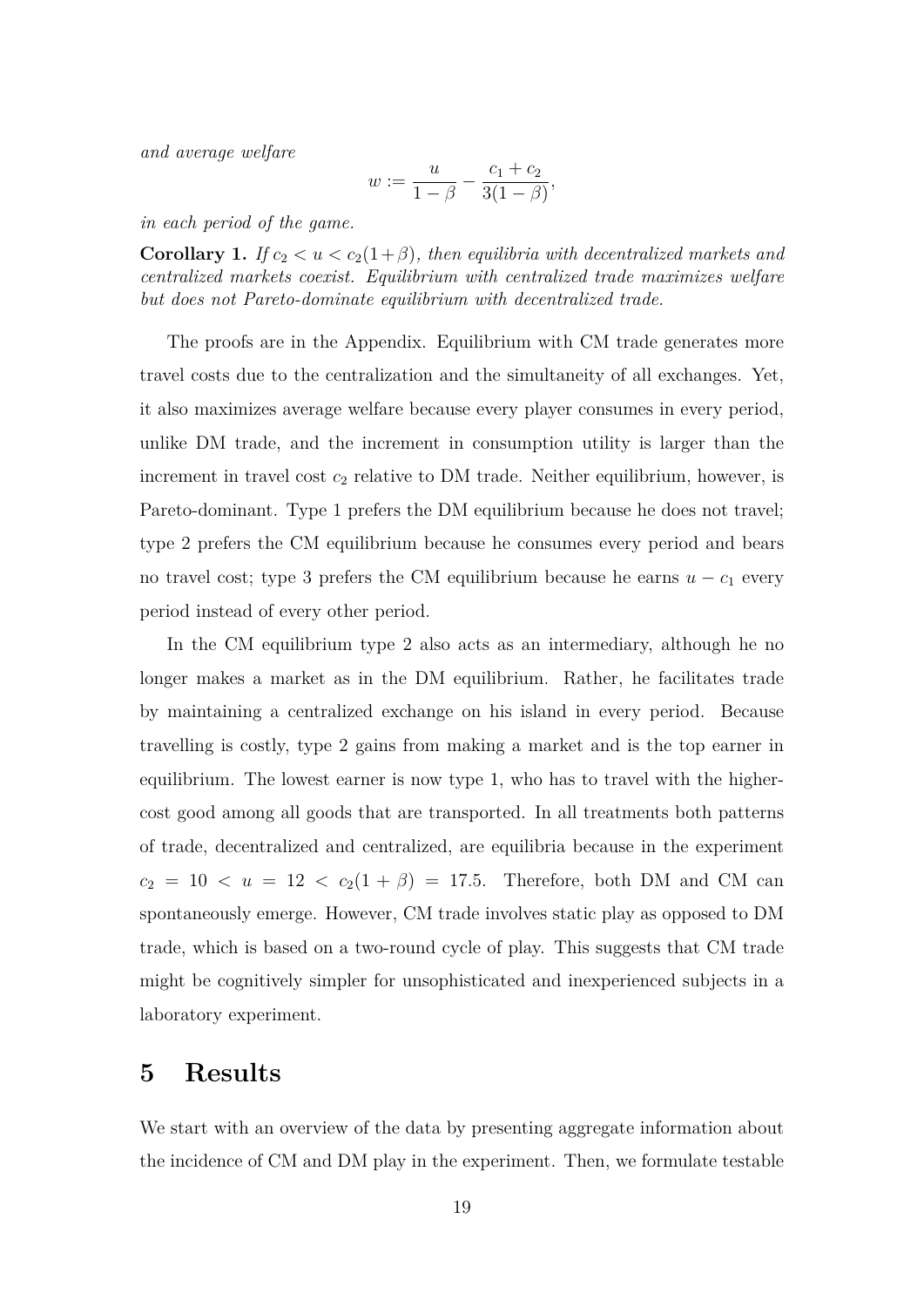hypotheses and present results of the econometric analysis.<sup>8</sup>

## **5.1 Aggregate overview**

Table 2 summarizes three distinct pieces of data that help us identify aggregate patterns of trade. For the sake of clarity, we will use the terminology used in the sessions whereby player 1 is a *Fisherman* who produces *fish* and consumes *fowl*, player 2 is a *Farmer* who produces *bread* and consumes *fish*, and player 3 is a *Hunter* who produces *fowl* and consumes *bread*.

**Inventory:** Consider the top panel in Table 2. Under CM everyone always holds their production good, while under DM Farmers alternate between holding bread and fowl which is the medium of exchange. By design, no one could hold a good they consumed, so if participants of type *j* did not hold their production good  $j+1$ (mod 3), then their inventory consisted of the remaining good  $j-1$  (mod 3). In the experiment, Hunters and Fishermen held their production goods in at least 95% of the rounds. Farmers held their production good in 74% of the rounds, which is almost exactly halfway between the two theoretical possibilities of 100 and 50 percent in CM and DM, respectively. This is a first indication that both CM and DM emerged in the experiment, but neither was predominant.

<sup>8</sup>The analysis utilizes blocks 2-6 of each session of the treatments. The first block is excluded because in some sessions it was an unpaid practice block (see Table 1). Those sessions had an additional block 7, which is also excluded from the analysis.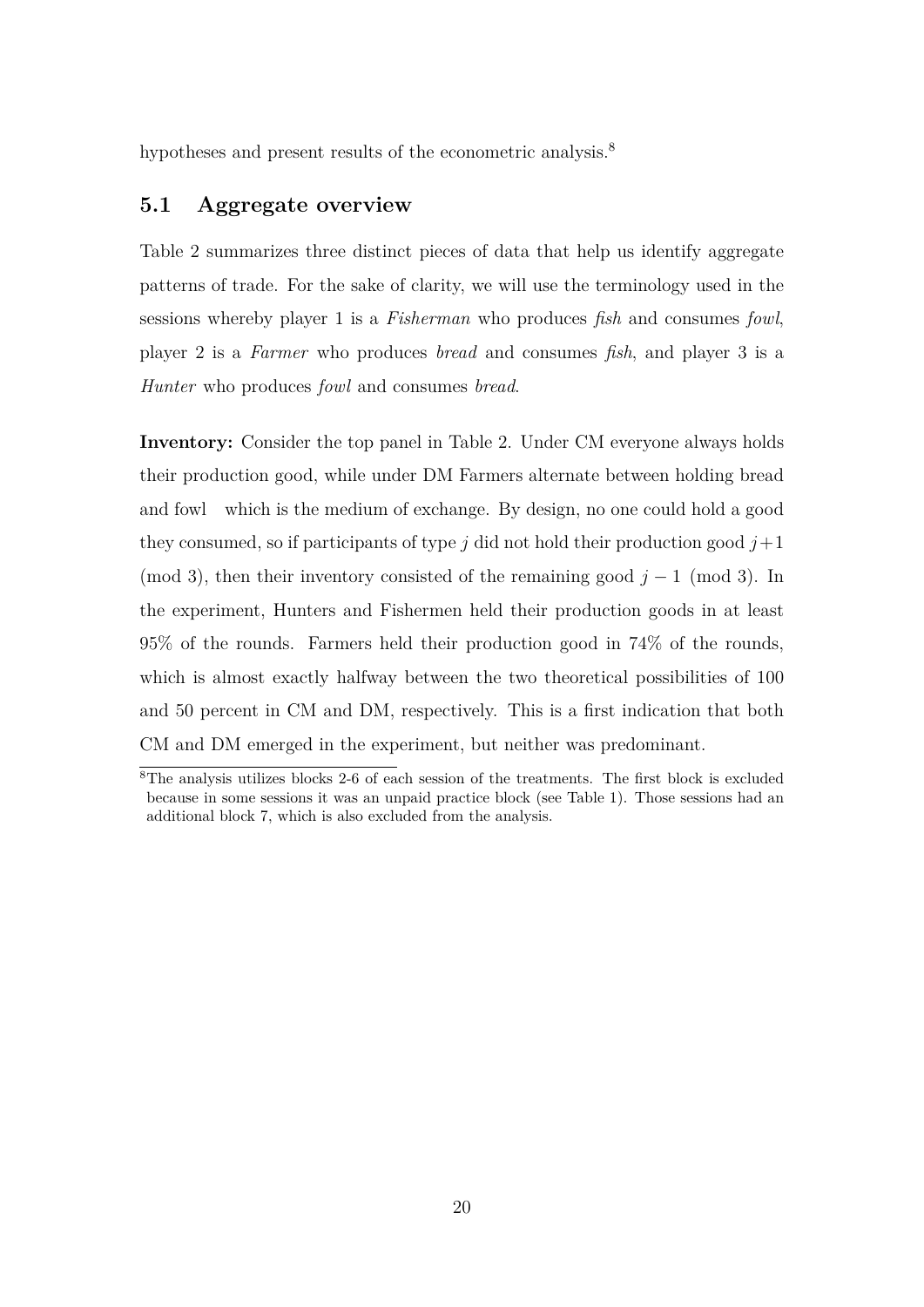|                              | Player type  |                 |              |
|------------------------------|--------------|-----------------|--------------|
|                              | $3 =$ Hunter | $1 =$ Fisherman | $2 =$ Farmer |
| Own production               | fowl         | fish            | bread        |
| <b>Theory</b>                |              |                 |              |
| CM (Centralized Market)      | $\mathbf{1}$ | $\mathbf{1}$    | 1            |
| DM (Decentralized Market)    | $\mathbf{1}$ | $\mathbf{1}$    | .5           |
| Data                         |              |                 |              |
| Overall $N=3034$             | .96          | .98             | .74          |
| Small groups $N=1740$        | .95          | .99             | .72          |
| Large groups $N=1294$        | .97          | .97             | .77          |
|                              |              |                 |              |
| Travel intensity & direction | islands      | islands         | islands      |
|                              | 1, 2         | 2, 3            | 3, 1         |
| Theory                       |              |                 |              |
| CM                           | 0, 1         | 1, 0            | 0, 0         |
| DM                           | 0, .5        | 0, 0            | 0, .5        |
| All hold production          | 0, 1         | 0, 0            | 0, 0         |
| Data                         |              |                 |              |
| Overall $N=3034$             | .06, .70     | .29, .05        | .02, .24     |
| Small groups $N=1740$        | .05, .65     | .27, .05        | .02, .24     |
| All hold production $N=1182$ | .04, .81     | .36, .05        | .01, .01     |
| Large groups $N=1294$        | .07, .77     | .31, .05        | .02, .24     |
| All hold production $N=260$  | .05, .88     | .42, .06        | .02, .05     |
|                              |              |                 |              |
| Trade frequency & modality   | Tri, Bi      | Tri, Bi         | Tri, Bi      |
| Theory                       |              |                 |              |
| CM                           | 1, 0         | 1, 0            | 1, 0         |
| DМ                           | 0, .5        | 0, .5           | 0, 1         |
| All hold production          | 0, 1         | 0, 0            | 0, 1         |
| Data                         |              |                 |              |
| Overall $N = 3034$           | .23, .28     | .23, .24        | .23, .45     |
| Small groups $N=1740$        | .22, .29     | .22, .24        | .22, .48     |
| All hold production $N=1182$ | .33, .38     | .33, .03        | .33, .37     |
| Large groups $N=1294$        | .24, .27     | .24, .23        | .24, .41     |
| All hold production $N=260$  | .37, .32     | .37, .04        | .37, .20     |

Table 2: Inventory, travel & trade decisions

Notes: Each cell reports the average relative frequency of observations. One observation = one subject-type in a round; blocks 2-6, treatments. *Own production* cells identify how often the player held his own production good at the start of a round. *Travel intensity & direction* cells identify how often the player traveled and the island visited (1,2 or 3). *Trade frequency & modality* cells identify how often the player traded and the modality (*Tri*= trilateral trade,  $Bi=$  trilateral trade). *Small groups* = three participants. *Large groups* = more than three participants. *All hold production* = observations where everyone in the group has their production good at the start of the round; note that in large groups, at least one unit of each good type was available in every round of the data collected.

**Travel intensity & direction:** The middle panel in Table 2 reveals that the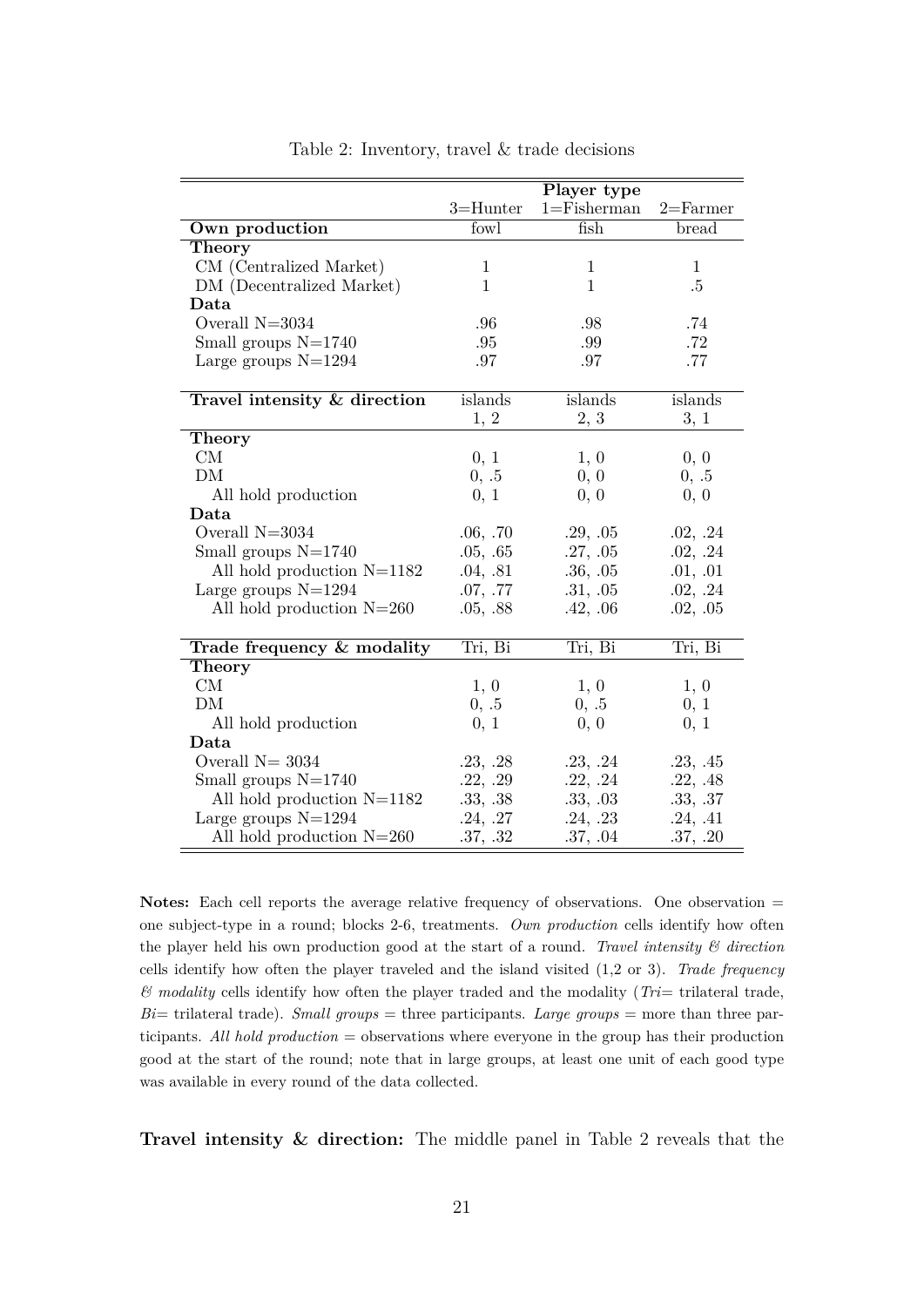travel patterns associated with CM and DM share an element of theoretical commonality: no one should travel to island 3 and Hunters should never travel to island 1. The data are broadly consistent with these travel patterns. There was only a small amount of travel between islands 1 and 3 about 5 percent of the rounds and an even smaller frequency of Farmers' travel to island 3. In particular, travel by Farmers with bread remains minimal in all treatments and the greater travel cost in LARGE treatments  $(c_3 = 20 \text{ vs. } c_3 = 15 \text{ in all other treat-}$ ments) did not induce Farmers to travel with bread less than in other treatments. These observations are in line with the theory, since travelling with bread is by design individually irrational.

To identify whether CM or DM was more prevalent, consider travel choices when everyone held their production good, so that both CM and DM are feasible. As seen in the Table, these can be distinguished by the travel choice of Fishermen, who are pivotal to the establishment of either equilibrium, and travel to island 2 only under CM. In the data, they traveled to island 2 between 36 percent (small groups) and 42 percent (large groups) of the rounds, suggesting that they favored DM over CM trade. This preference is in line with the theory since DM generates higher payoffs to Fishermen than CM. In comparison, Hunters, who should travel to island 2 in every round, did so between 81 and 88 percent of the rounds, slightly more than twice the Fishermen's frequency. The travel patterns are a second indication that both CM and DM emerged in the experiment.

**Trade frequency & modality:** Consider the bottom panel in Table 2. Under CM everyone participates in a trilateral trade in every round. Under DM trade is only bilateral, with Hunters and Fishermen trading in half the rounds and only Farmers trading in every period. The data show that Hunters and Fishermen did not trade in every round. The overall frequencies of trilateral and bilateral trade are similar for Hunters and Fishermen. Trilateral trade occurred in 23 percent of the rounds, overall (22 and 24 percent, in small and large groups). Instead, we find that DM trade occurred in 35 percent of the rounds, overall (38 and 31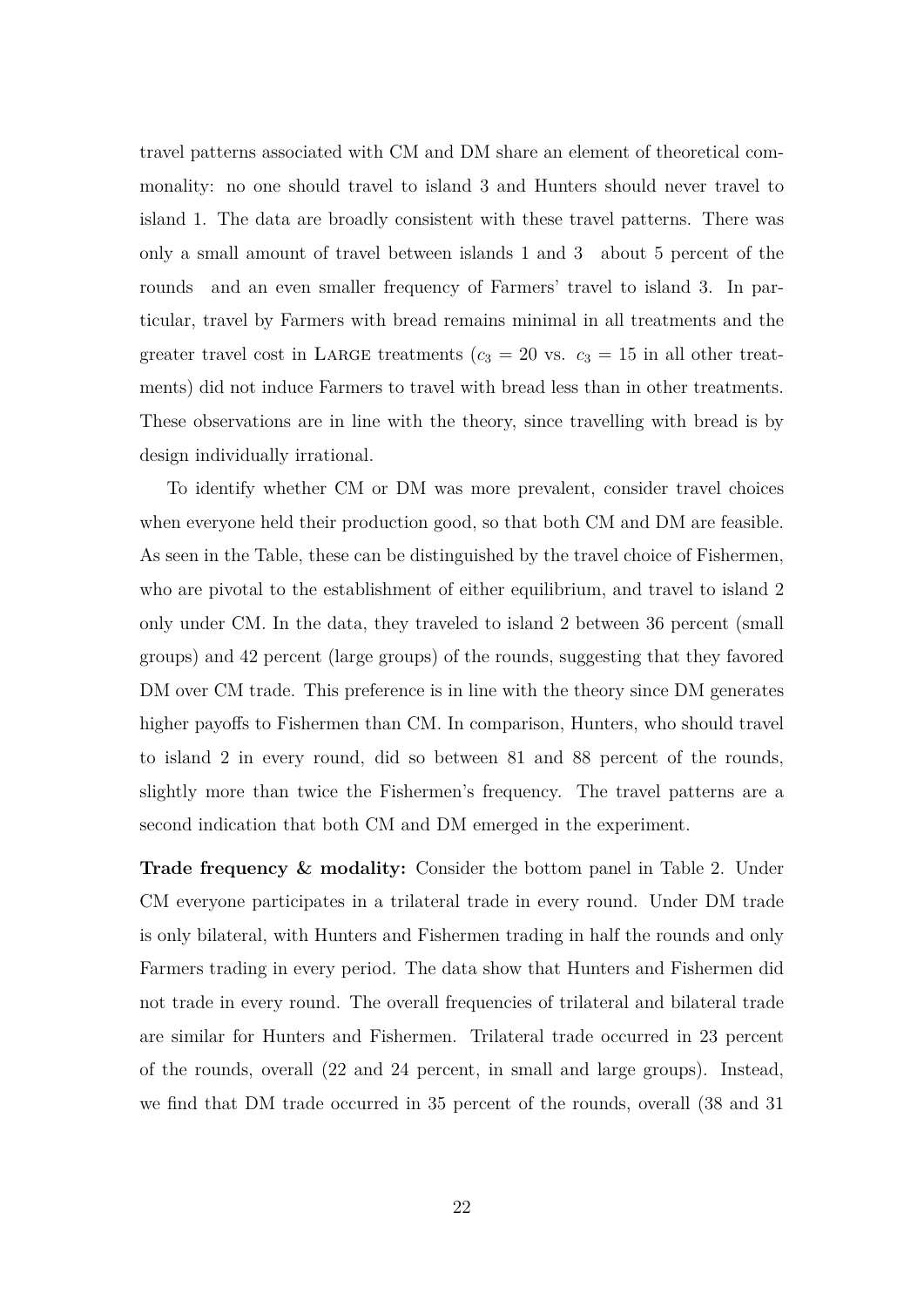percent, in small and large groups).<sup>9</sup> Again, this is an indication that both CM and DM emerged in the experiment, with slightly greater incidence of DM trade.

Overall, this aggregate evidence suggests that efficiency maximization is not the empirically dominant equilibrium selection criterion in this game. CM trade maximizes the frequency of trade and consumption, and social welfare. Yet, subjects did not select CM more frequently than DM. What influenced subjects' choices in the experiment? We formulate three hypotheses that stem from the theory of money and the experimental literature, and test these using the results in the different treatments.

First, note that CM trade involves a time-invariant repetition of the same choice in each round of play. This is unlike DM trade, which instead requires intertemporal coordination. The repetitive, history-independent nature of trilateral trade makes the CM strategy cognitively simpler than the DM strategy. Cognitive simplicity is especially valuable to subjects who wish to coordinate on equilibrium play in large groups, because coordination is typically more difficult in large than small groups (Camera et al., 2013; Weber, 2006). This yields the following:

**Hypothesis 1** (H1): DM trade is less likely to emerge under LARGE than under other treatments.

Second, the foundations of money literature has put forward the notion that the use of media of exchange naturally emerges when economic interactions are characterized by trading frictions in the form of meetings of short duration with random counterparts (Kiyotaki and Wright, 1989), as opposed to long-lasting meetings between partners. In our setup only DM trade involves the use of a medium of exchange. The REMATCHING treatment breaks down the long-run interaction in a stable group of Baseline, because groups are destroyed at the end of each

<sup>9</sup>This is not directly discernible from the Table. Rather, it is calculated by counting two consecutive rounds consistent with the two-step sequence in Figure 2. That is, we say that DM trade occurs in two consecutive rounds if in the first round the Farmer does not travel and trades his production for good 1, and in the subsequent round the Farmer travels to island 1 and exchanges good 1 for good 2.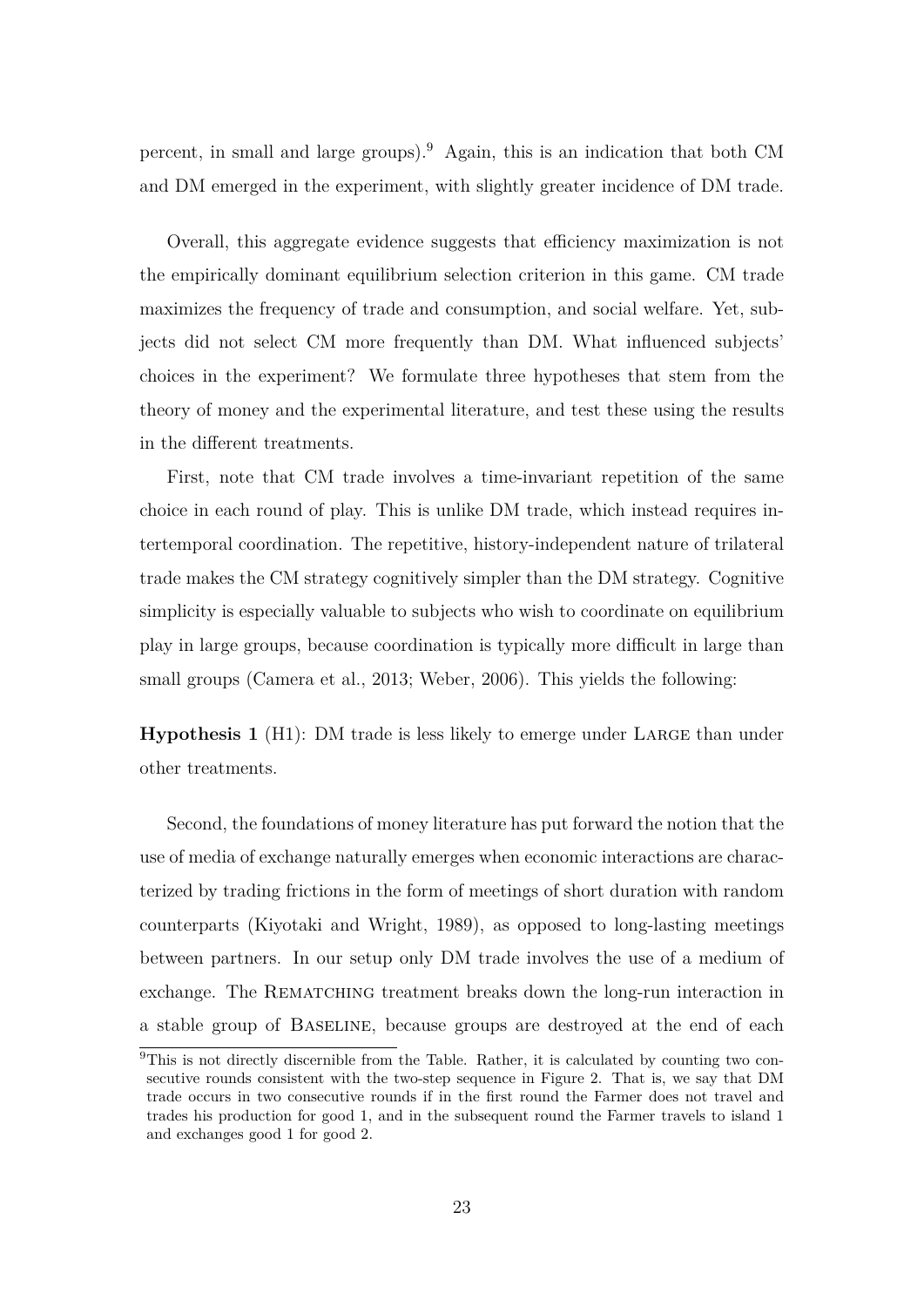block and randomly re-formed at the start of the following block. As a result we formulate:

**Hypothesis 2** (H2): DM trade is more likely to emerge under REMATCHING than under other treatments.

Finally, the foundations of money literature has also put forward the notion that specialization naturally leads to the adoption of media of exchange to facilitate trade (e.g., Camera et al., 2003; Kiyotaki and Wright, 1989). In our setup the ROTATING treatment exhibits diversification, as subjects alternate between the different production-consumption specialization types from block to block. As a result we have:

**Hypothesis 3** (H3): DM trade is less likely to emerge under ROTATING than under other treatments.

Our initial analysis will consider data aggregated at the block level, after which we will turn to individual choice data. Table 3 reports linear regressions based on the aggregated block level data, using the same indicators presented in Table 2. Production share is simply the share of group participants holding own production at start of a round. Each of these indicators, production share, travel intensity and trade volume, should increase with the prevalence of CM equilibria.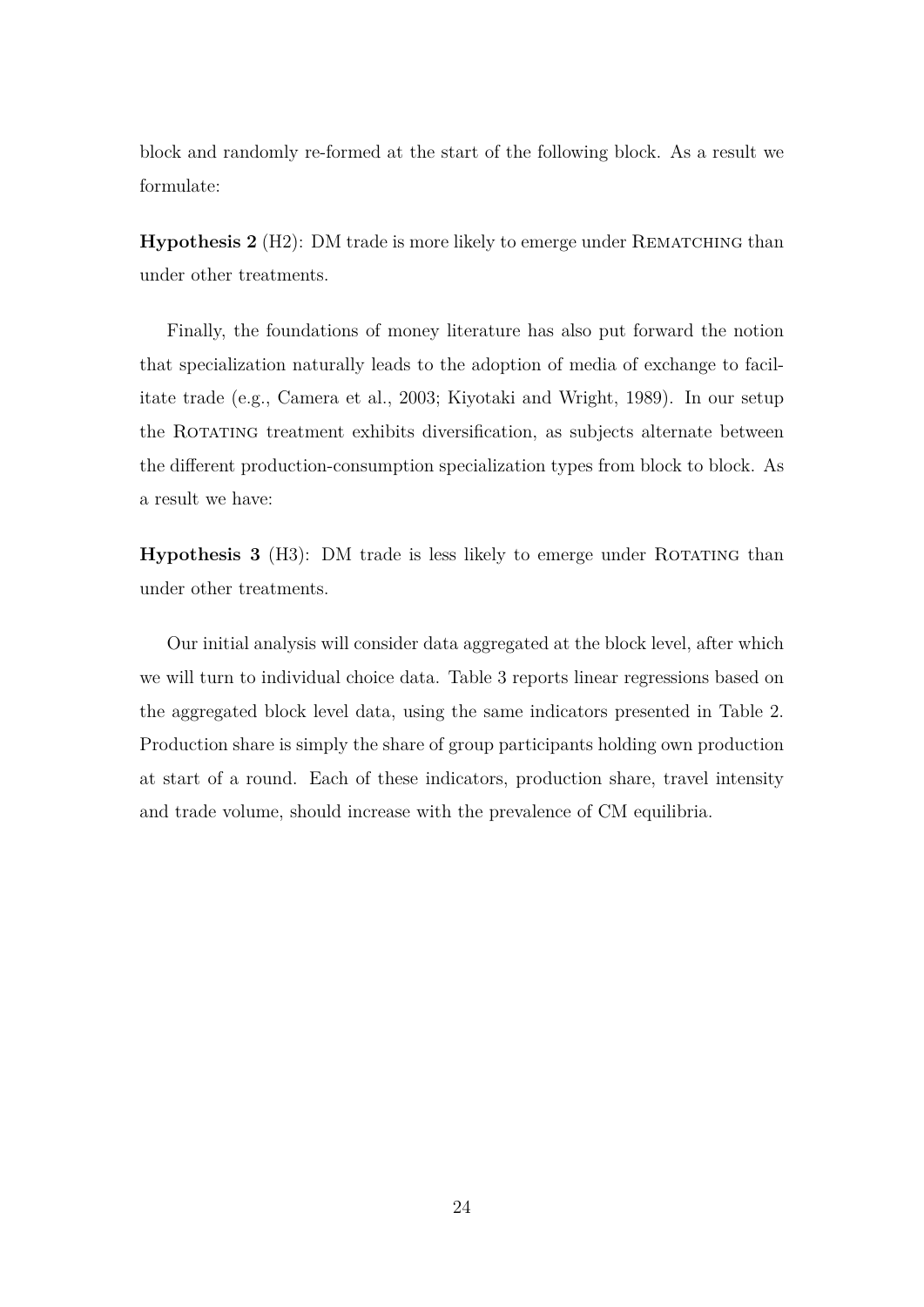| Dep. var.= $production\ share$     | $\sqrt{\text{Model 1}}$ | $\sqrt{\text{Model }2}$ |
|------------------------------------|-------------------------|-------------------------|
| Rotation                           | $0.035***$              | $0.037***$              |
|                                    | (3.550)                 | (3.760)                 |
| Rematching                         | $-0.014$                | $-0.014$                |
|                                    | $(-1.412)$              | $(-1.431)$              |
| Large                              |                         | 0.024                   |
|                                    |                         | (1.152)                 |
| constant                           | $0.881***$              | $0.870***$              |
|                                    | (36.788)                | (41.499)                |
| controls                           | yes                     | yes                     |
| $\overline{\rm N}$                 | $\overline{205}$        | $\overline{229}$        |
| Dep. var.= <i>travel</i> intensity | Model 1                 | Model 2                 |
| Rotation                           | $0.101***$              | $0.100***$              |
|                                    | (5.670)                 | (5.588)                 |
| Rematching                         | $0.043*$                | 0.041                   |
|                                    | (1.672)                 | (1.638)                 |
| Large                              |                         | $0.124***$              |
|                                    |                         | (4.773)                 |
| constant                           | $0.392***$              | $0.403***$              |
|                                    | (7.055)                 | (8.496)                 |
| controls                           | yes                     | yes                     |
| $\overline{\rm N}$                 | $\overline{205}$        | 229                     |
| Dep. var.= <i>trade volume</i>     | Model 1                 | Model 2                 |
| Rotation                           | $0.101*$                | $0.100*$                |
|                                    | (1.874)                 | (1.941)                 |
| Rematching                         | 0.019                   | 0.016                   |
|                                    | (0.438)                 | (0.383)                 |
| Large                              |                         | 0.065                   |
|                                    |                         | (1.107)                 |
| Constant                           | $0.476***$              | $0.482***$              |
|                                    | (3.898)                 | (4.498)                 |
| Controls                           | yes                     | yes                     |
| Ν                                  | 205                     | 229                     |

Table 3: Production share, Trade intensity and Trade volume.

**Notes:** Generalized linear model regressions. One observation = average in a block. Blocks 2-6. Model 1: groups  $N = 3$  only; Model 2: all groups. *Production share*  $=$  share of group participants holding own production at start of a round; *Travel intensity* = share of group participants who travel in a round; *Trade volume* = share of group participants who trade in a round. *Rotation* takes value 0 if participants maintained the same specialization type in each block of the session (1, otherwise); *Rematching* takes value 0 if participants remained in the same group in each block of the session (1, otherwise); *Large* takes value 0 if participants interacted in a group with *N* = 3 subjects (1, otherwise). *Controls* include factor variables for blocks 3-6, block duration (number of rounds in the block, number of rounds in preceding block), and fraction of males in the group. *t* statistics in parentheses with robust standard errors adjusted for clustering at the session level. \*  $p \leq .1$ , \*\*  $p \leq .05$ , \*\*\*  $p \leq .01$ 

The most robust finding is that there is strong evidence that diversification altered aggregate trade patterns as predicted in hypothesis H3. The estimated coefficients on the dummy variable *Rotation* in Table 3 are generally highly signif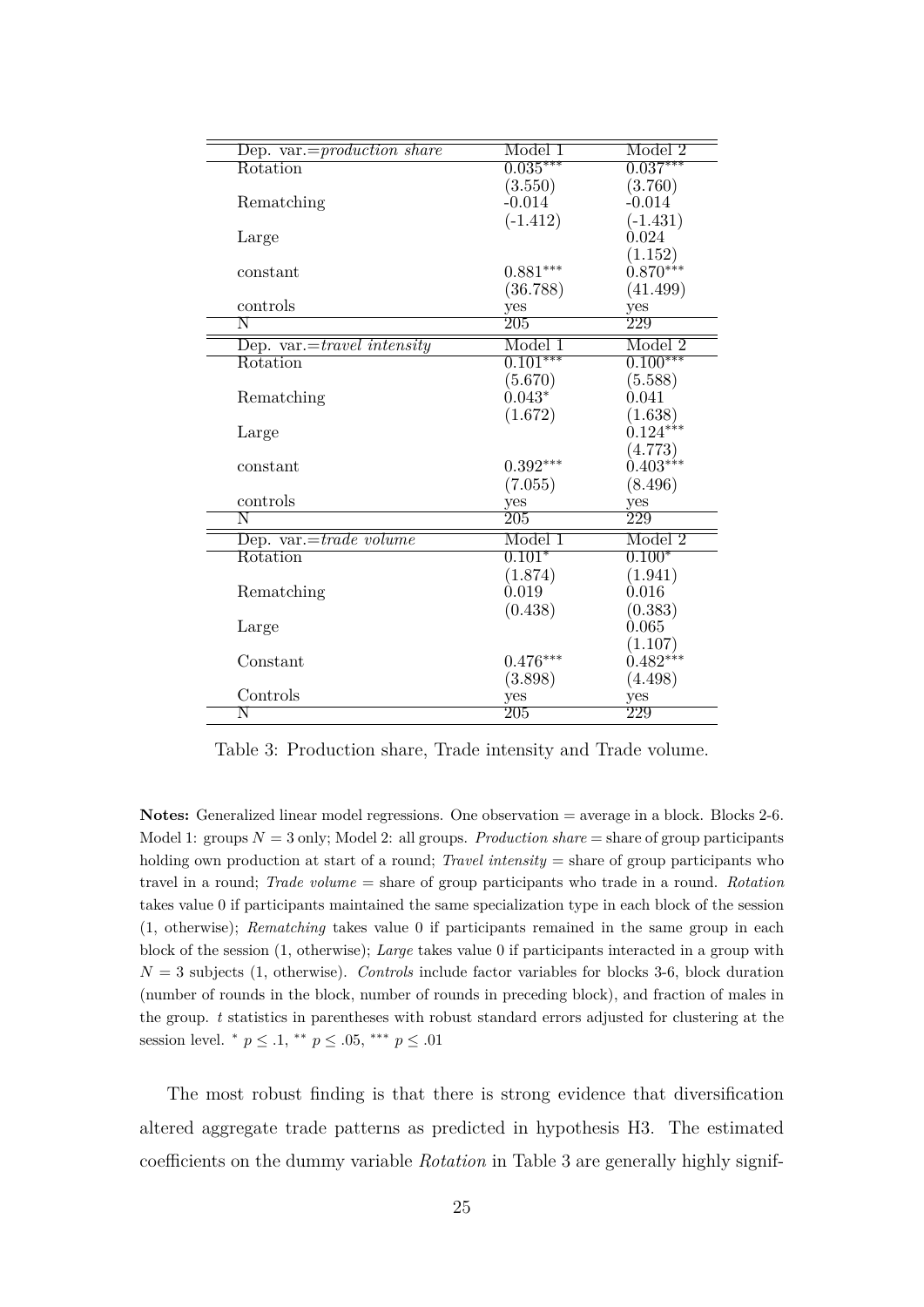icant. Introducing rotation in roles slightly but significantly tilted the composition of the average inventory toward storing own production (top panel). It also supported a highly significant increase in the intensity of travel (middle panel), and in trade volume, although this last effect is only weakly significant (bottom panel).

Group instability, however, does not appear to exert a significant effect on the aggregate patterns of interaction (H2). The estimated coefficient on the dummy variable *Rematching* is weakly significant only for travel intensity and only in Model 1 (small economies) of Table 3, and the sign is contradictory to the hypothesis.

Finally, there is evidence that trading large groups led to more travel (H1); the estimated coefficient on the dummy *Large* in the middle panel of Table 3 is positive, large and highly significant. Yet, we have no evidence of an impact on either inventories or trade volume (top and bottom panels).

These results suggest that CM was more frequently adopted under ROTAtion than under Baseline. The jury is out, however, with regards to whether aggregate trade patterns are affected by Large and Rematching. Still, it is important to note that travel intensity for which significant effects were found reflects individual choices, while the other two metrics production share and trade volume reflect an outcome that is affected by collective choices and by circumstances, such as random meetings. It would seem that reaching conclusions requires studying disaggregated data and choices at the individual level, to which we now turn.

### **5.2 Individual-level analysis**

We report four main results all of which deal with whether or not REMATCHING, LARGE and/or ROTATION affect the incidence of trilateral trade.

**Result 1** (**The impact of diversification and group size**)**.** *Centralized markets more frequently emerged with* Rotation *and in* Large *economies than in* Baseline*.* Rematching *did not significantly alter the patterns of trade.*

Evidence is provided in Table 4, which presents the marginal effects from logit regressions, with the dependent variable taking the value one when there is a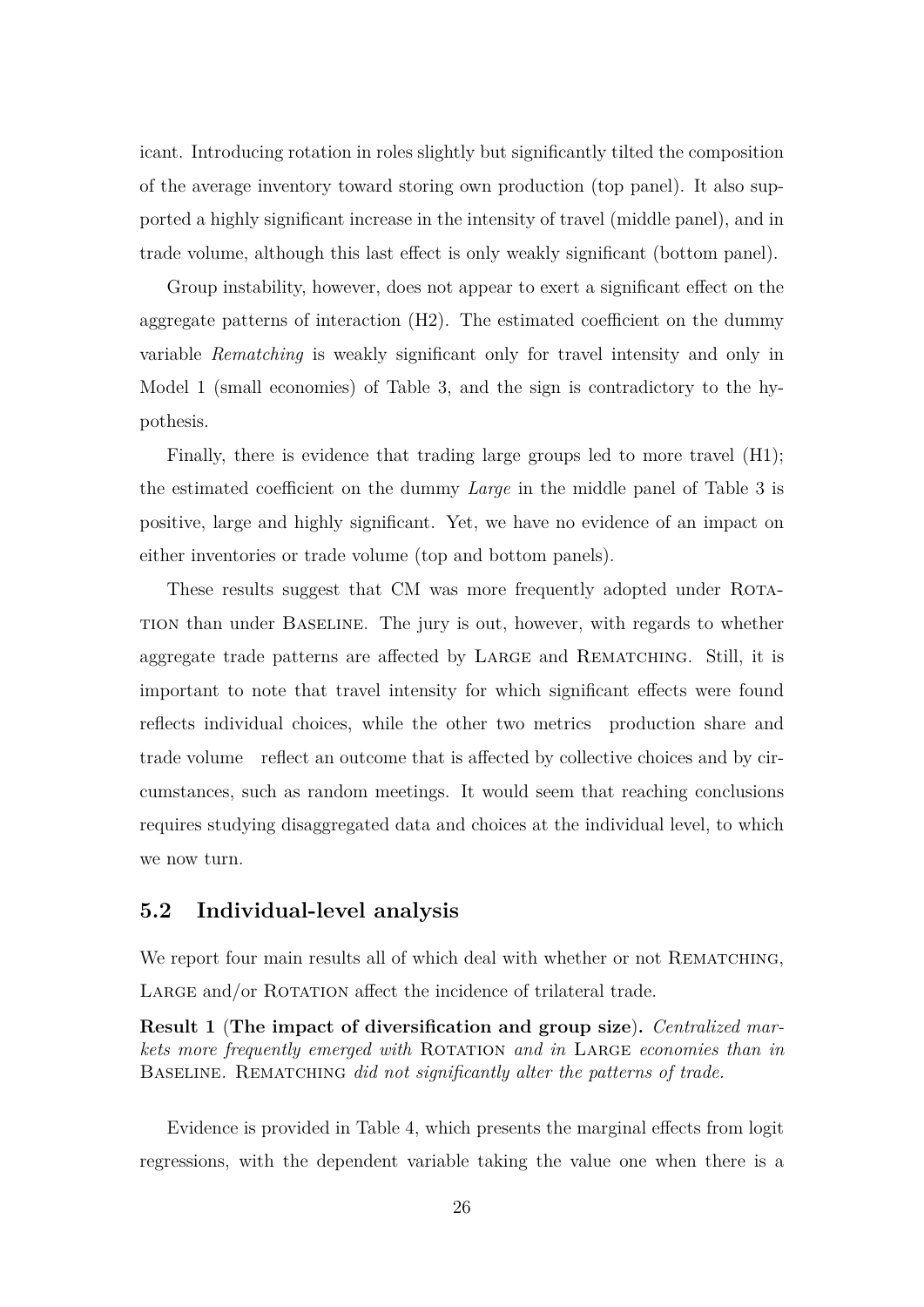trilateral trade in a round and zero otherwise.

Models 1 and 2 include all observations, independent of whether a trilateral trade was feasible. Model 1 includes only observations from small economies (one subject of each type) and Model 2 includes larger economies also. Trilateral trade is feasible only if all three good types are available in the economy. The variable *% Feasible CM* is the percentage of possible trilateral trades in the economy in that period. In small economies this variable can only be 0, if some good is not present, or 1 if all goods are present. In large economies, this variable can also take intermediate values because there is more than one individual associated with a player type. Models 3 and 4 include only rounds in which all subjects held their production good, so *% Feasible CM* is always equal to one and is therefore omitted.

When subjects rotated across types over the course of the session, there was greater coordination on trilateral exchange. The positive coefficient on the *Rotation* dummy variable is highly significant. The probability of executing a trilateral trade increases by 24%-34% relative to Baseline. This indicates that subjects more frequently coordinated on setting up a Centralized Market. The *Large* dummy variable shows that a similar result holds with respect to large economies, with trilateral trade increasing by  $19\%$ -32% relative to BASELINE. However, the regressions in Table 4 provide no evidence that REMATCHING alters the trade pattern. Thus, on the outcome level we have strong support for H1 and H3, but little for H2.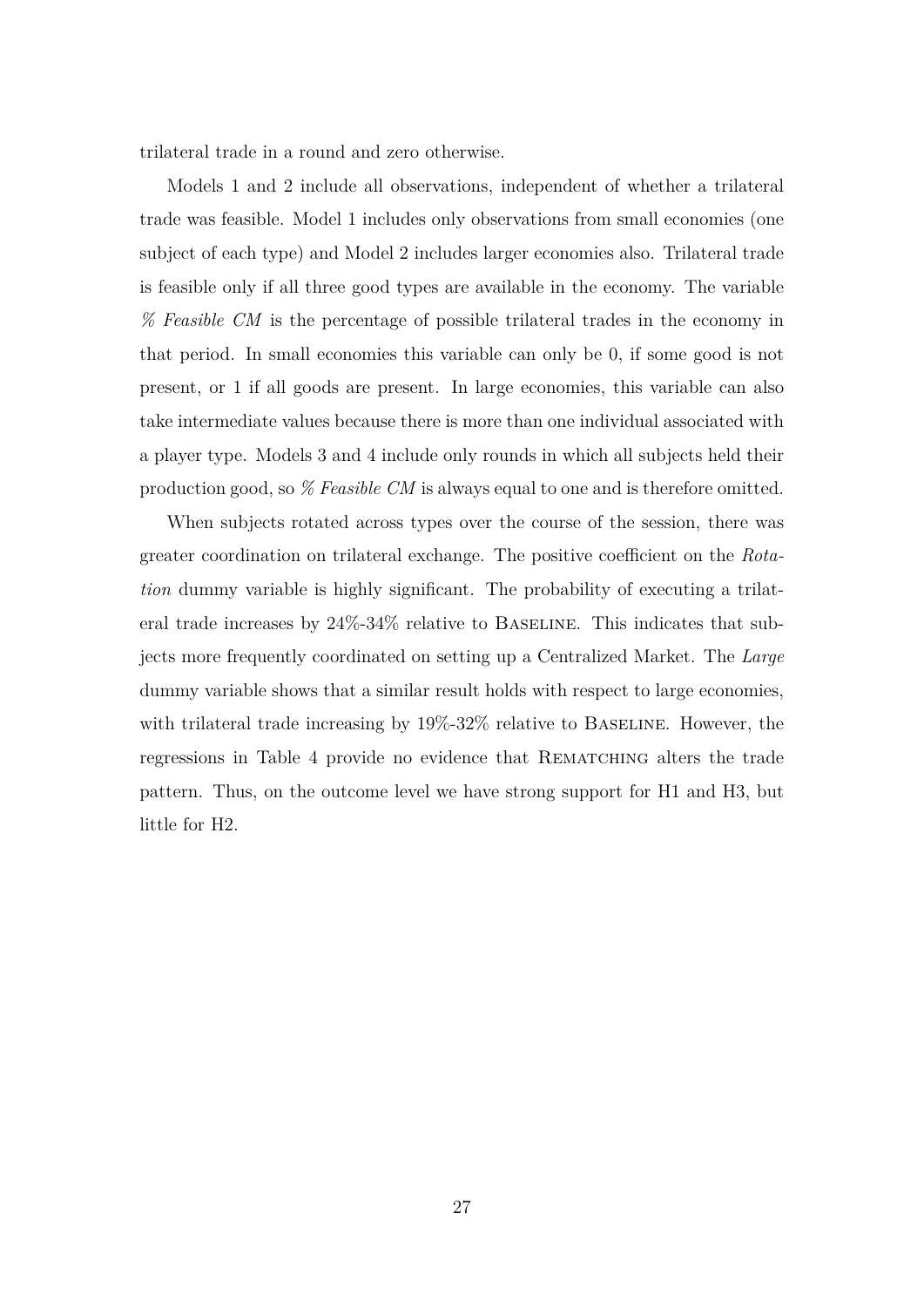| Dep Var. $=1$              | Model 1    | Model 2               | Model 3                   | Model 4    |
|----------------------------|------------|-----------------------|---------------------------|------------|
| <i>if trilateral trade</i> |            |                       |                           |            |
| Rotation                   | $0.245***$ | $0.24\overline{0***}$ | ***<br>$\overline{0.3}13$ | $0.336***$ |
|                            | (3.502)    | (2.993)               | (3.471)                   | (3.513)    |
| Rematching                 | $-0.001$   | 0.010                 | 0.025                     | 0.019      |
|                            | $(-0.008)$ | (0.199)               | (0.259)                   | (0.202)    |
| Large                      |            | $0.190**$             |                           | $0.316**$  |
|                            |            | (2.200)               |                           | (1.998)    |
| % Feasible CM              |            | $0.475***$            |                           |            |
|                            |            | (5.055)               |                           |            |
| Controls                   | yes        | yes                   | yes                       | yes        |
| N                          | 1740       | 3034                  | 1182                      | 1442       |
| pseudo $R^2$               | 0.124      | 0.169                 | 0.127                     | 0.095      |

Table 4: The incidence of trilateral trade.

**Notes:** Marginal effects from logit regression. One observation = one round in a block. All treatments, blocks 2-6. Dependent variable =1 if Farmer traded trilaterally in the round. *Model 1* :  $N = 3$  groups only; *Model 2* : all group sizes. *Model 3* :  $N = 3$  groups only, and only rounds in which every player stores their own production. *Model 4* : all group sizes but only rounds in which every player stores their own production. *Rotation* takes value 0 if participants maintained the same specialization type in each block of the session (1, otherwise); *Rematching* takes value 0 if participants remained in the same group in each block of the session (1, otherwise); *Large* takes value 0 if participants interacted in a group with *N* = 3 subjects (1, otherwise); *% Feasible CM* corresponds to the fraction of CM trades that are possible in a round of groups of any size *N* (it is defined as the minimum number of goods of any type in the round divided by the number *N/*3 of each player type); this variable always equals 1 in Model 4, so it is omitted. *Controls* include factor variables for blocks 3-6, sex, and a dummy variable taking value 1 in rounds 6 and above. *t* statistics in parentheses with robust standard errors adjusted for clustering at the session level. \*  $p \leq .1$ , \*\*  $p \leq .05$ , \*\*\*  $p \leq .01$ 

To further strengthen these conclusions, the next three results study the individual choices of the two pivotal players: Farmers and Fishermen. Fishermen are pivotal because CM emerges only if they choose to travel to meet Farmers (Figure 3). Farmers are pivotal because DM emerges only if they agree to exchange their production with that of Hunters' (Figure 2).

**Result 2** (**Travel by Fishermen**)**.** *Fishermen more frequently travelled to meet Farmers under* Rotation *and under* Large *than under* Baseline*.*

The supporting evidence is presented in Table 5. Recall that Fishermen never travel under DM, they always travel (to island 2) under CM, and they derive a greater payoff from DM than from CM. We know that if Fishermen travel, they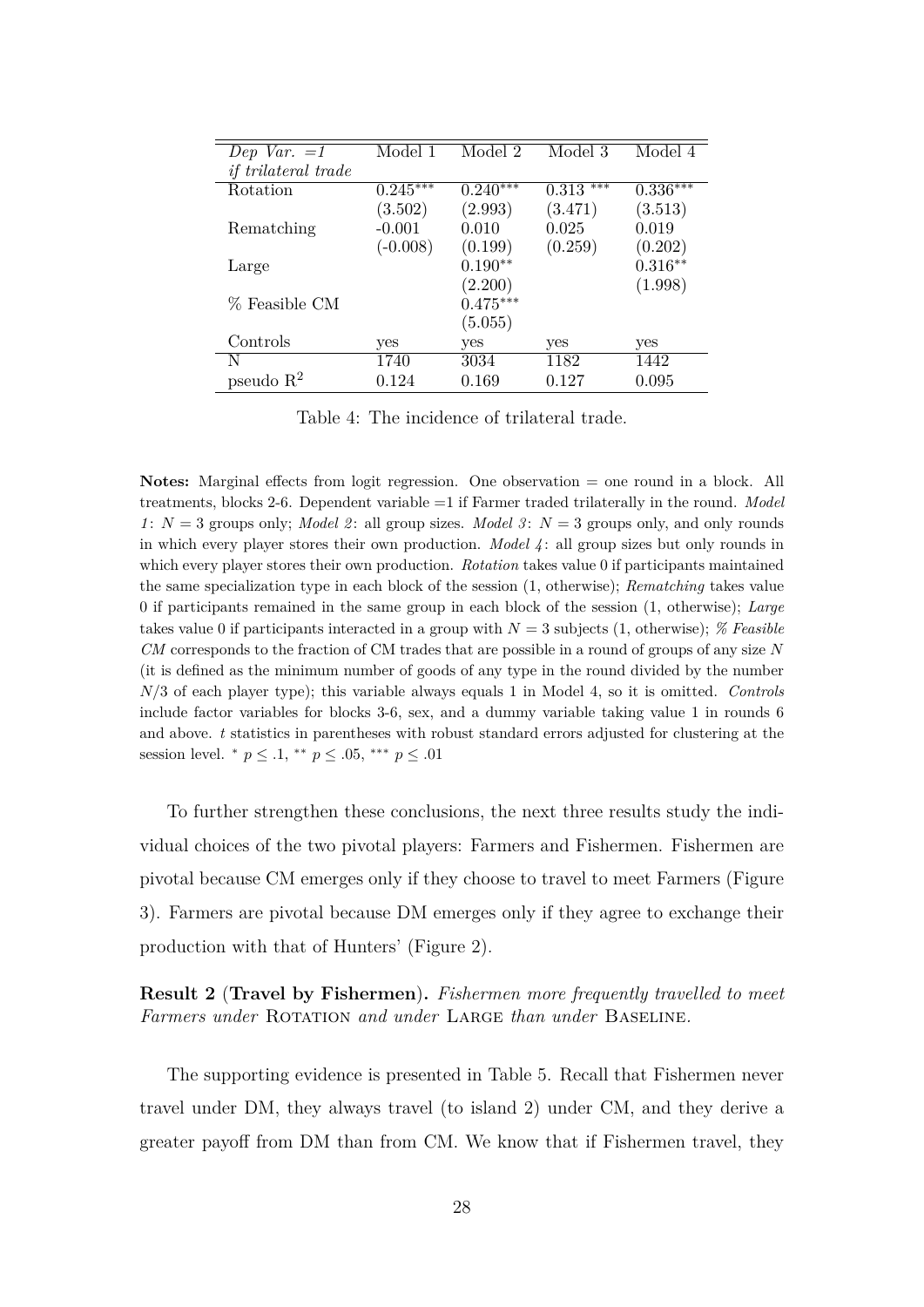| Dep Var. $=1$ if travel | Model 1    | Model 2    | Model 3    |
|-------------------------|------------|------------|------------|
| Rotation                | $0.338***$ | $0.351***$ | $0.348***$ |
|                         | (4.976)    | (4.701)    | (4.959)    |
| Rematching              | $-0.019$   | $-0.040$   | $-0.030$   |
|                         | $(-0.235)$ | $(-0.506)$ | $(-0.368)$ |
| Large                   |            | $0.208*$   | $0.251**$  |
|                         |            | (1.835)    | (2.424)    |
| % Feasible CM           |            | $0.436**$  |            |
|                         |            | (2.460)    |            |
| Controls                | yes        | yes        | yes        |
| N                       | 1182       | 2476       | 1442       |
| pseudo $R^2$            | 0.109      | 0.093      | 0.098      |

go to island 2 (Table 2). We thus ask: given that both types of markets can be created (CM and DM), do Fishermen travel more in some treatments than others?

Table 5: Fisherman's travel choice.

**Notes:** Marginal effects from logit regression. One observation = one round in a block when all good types are available. All treatments, blocks 2-6. Dependent variable =1 if subject held own production at the start of the round. *Model 1* : *N* = 3 groups only; *Model 2* : all group sizes. *Model 3*: all group sizes but only rounds in which every players stores their own production. *Rotation* takes value 0 if participants maintained the same specialization type in each block of the session (1, otherwise); *Rematching* takes value 0 if participants remained in the same group in each block of the session (1, otherwise); *Large* takes value 0 if participants interacted in a group with  $N = 3$  subjects (1, otherwise). *% Feasible CM* corresponds to the fraction of CM trades that are possible in a round of groups of any size *N* (it is defined as the minimum number of goods of any type in the round divided by the number *N/*3 of each player type); this variable always equals 1 in Model 3, so it is omitted. *Controls* include factor variables for blocks 3-6, sex, and a dummy variable taking value 1 in rounds 6 and above. *t* statistics in parentheses with robust standard errors adjusted for clustering at the session level.  $*$  *p*  $\leq$  *.*1,  $*$  *p*  $\leq$  *.05,*  $**$ *p* ≤ *.*01

Table 5 reports the marginal effects from logit regressions regarding Fishermen's travel outcome in a round, when all goods are available. In Model 2 this includes all observations for which at least one good of each type was available, while in Model 3 we only consider rounds in which all subjects held their own production good. In keeping with previous results, we observe a significantly greater probability of travel under Rotation and Large than under Baseline, with the former raising the probability of travel by more than 33% and Large by more than 20%. Here too, REMATCHING does not seem to affect the Fishermen's travel decisions. The estimated coefficients on the dummy *Rematching* in Table 5 are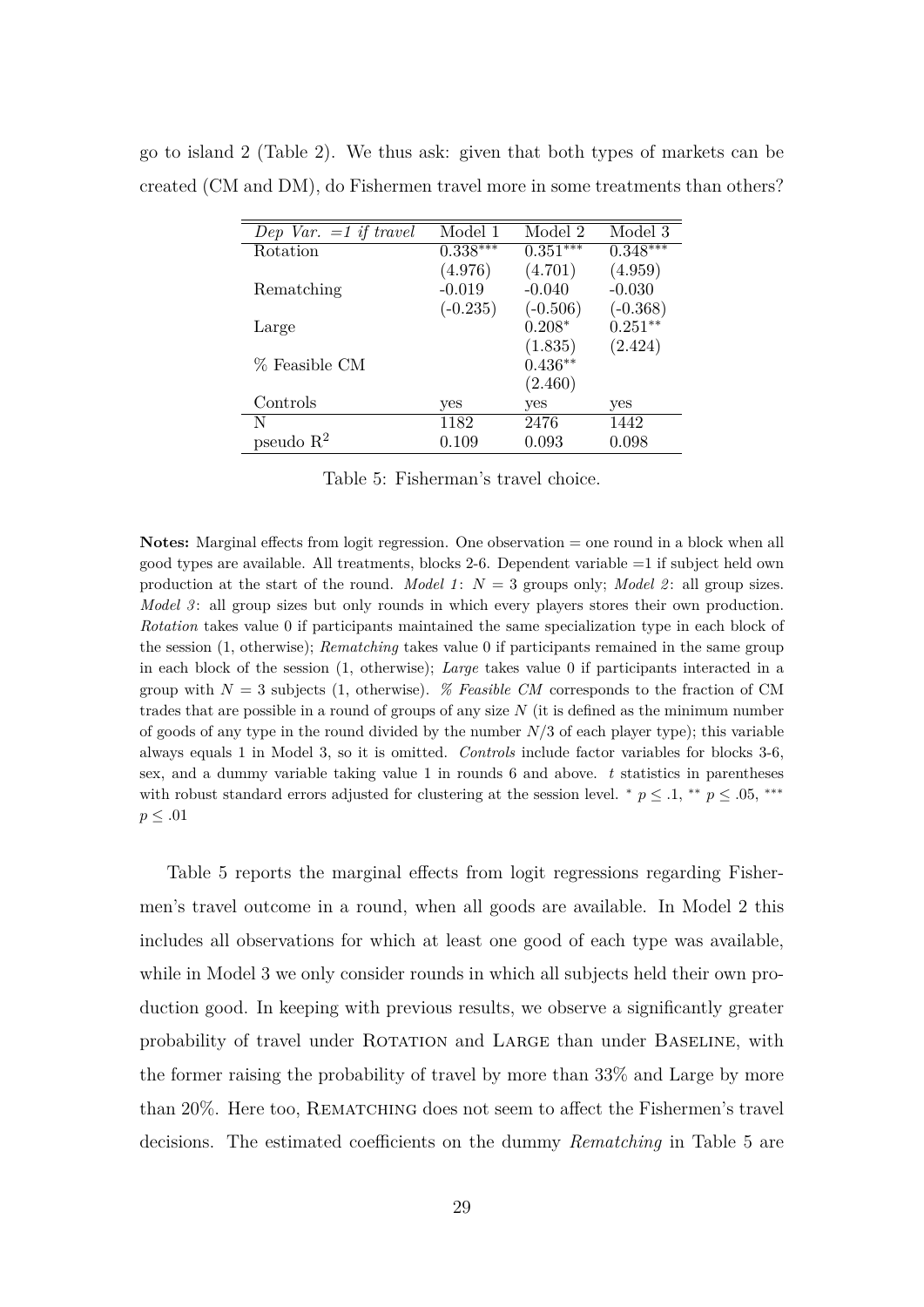the right sign, but insignificant.

**Result 3** (**Bilateral trade by Farmers**)**.** *Farmers less frequently agree to bilaterally trade their production good for the Hunter's production under* ROTATION *and* Large *than under* Baseline*.*

Supporting evidence comes from the regressions in Table 6, which considers the trade outcome for Farmers who hold bread and are in a bilateral meeting with a Hunter with fowl.

In the meeting Farmers are offered the medium of exchange (fowl) by the Hunter. Farmers earn more from CM than from DM trade, hence they may not want to coordinate on DM trade. If so, then we should see that Farmers are less likely to bilaterally trade for something that is not their consumption good.

| Dep Var. $= 1$ if trade Model 1 Model 2 |          |                       |
|-----------------------------------------|----------|-----------------------|
| Rotation                                | $-0.061$ | $-0.134*$             |
|                                         |          | $(-1.098)$ $(-1.858)$ |
| Rematching                              | $-0.012$ | $-0.052$              |
|                                         |          | $(-0.284)$ $(-0.812)$ |
| Large                                   |          | $-0.354***$           |
|                                         |          | $(-3.052)$            |
| Controls                                | yes      | yes                   |
| N                                       | 565      | 1034                  |
| pseudo $R^2$                            | 0.088    | 0.098                 |

Table 6: Trade outcome for a Farmer-Hunter meeting.

**Notes:** Marginal effects from logit regression. One observation = one round in a block when the subject is in a meeting with a Hunter  $\&$  both hold the production good (bread). All treatments, blocks 2-6. Model 1: groups  $N = 3$  only; Model 2: all groups. Dependent variable  $= 1$  if subject trades. *Rotation* takes value 0 if participants maintained the same specialization type in each block of the session (1, otherwise); *Rematching* takes value 0 if participants remained in the same group in each block of the session (1, otherwise); *Large* takes value 0 if participants interacted in a group with  $N = 3$  subjects (1, otherwise). *Controls* include factor variables for blocks 3-6, sex, and a dummy variable taking value 1 in rounds 6 and above. *t* statistics in parentheses with robust standard errors adjusted for clustering at the session level.  $p \leq 0.1$ ,  $p \leq 0.05$ ,  $p \leq 0.05$ *p* ≤ *.*01

There is some evidence that, under ROTATION, Farmers are less likely to trade their consumption good for a medium of exchange. The *Rotation* coefficient is negative and significant in Model 2 of Table 6. The coefficient on the *Large* dummy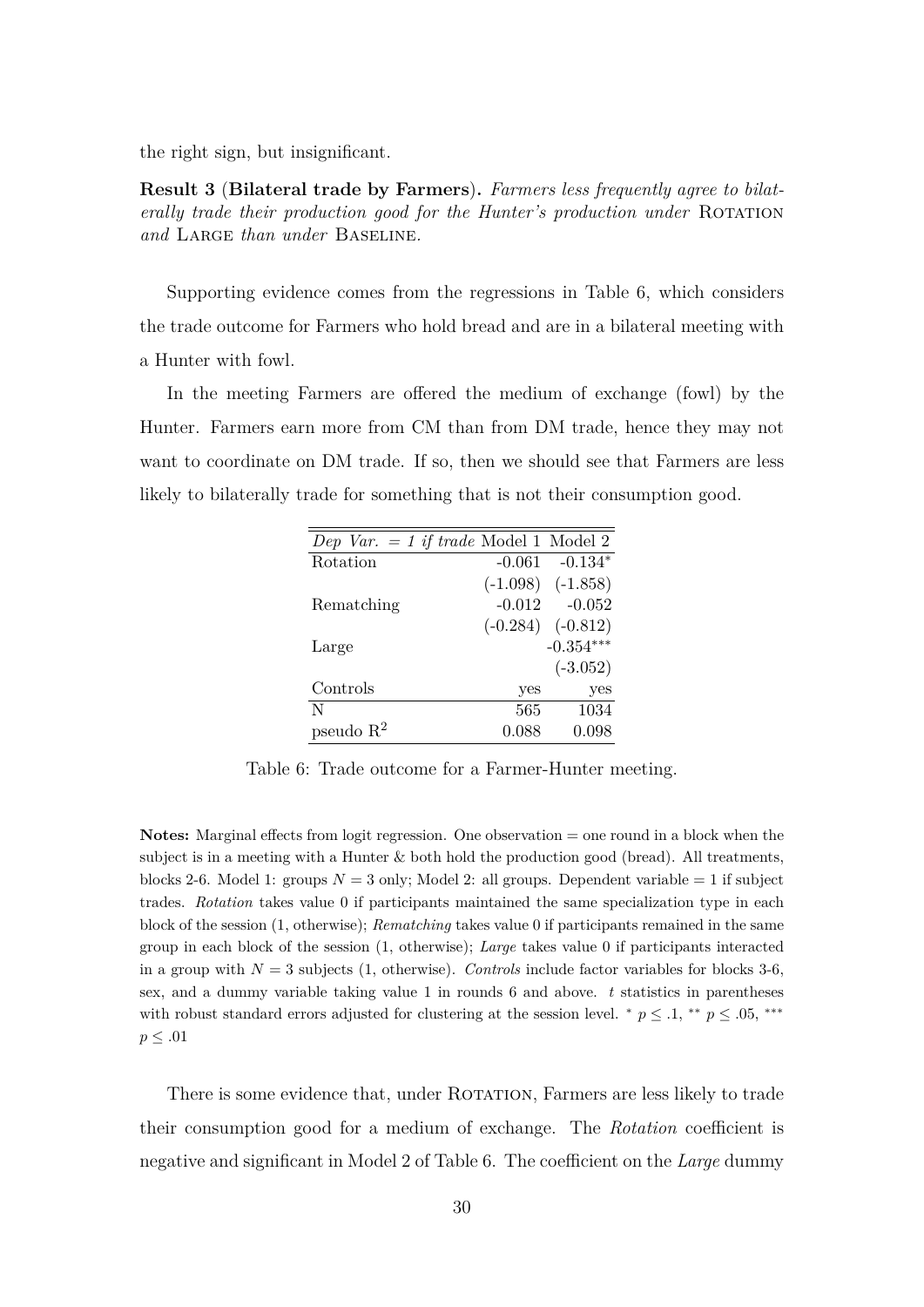is negative and significant when we pool all data. In addition, we find that Farmers are more likely to hold their own production good under ROTATION. This evidence comes from the regression in Table 7, where the dependent variable takes the value one in rounds in which subjects in a Farmer role held their production good. A greater probability of holding own production suggests a greater disposition towards adopting CM trade.

| Dep Var. $= 1$ if hold own production | Model 1     | Model 2    |
|---------------------------------------|-------------|------------|
| Rotation                              | $0.088***$  | $0.087***$ |
|                                       | (3.644)     | (4.010)    |
| Rematching                            | $-0.072***$ | $-0.070**$ |
|                                       | $(-2.718)$  | $(-2.523)$ |
| Large                                 |             | 0.043      |
|                                       |             | (0.689)    |
| Controls                              | yes         | yes        |
| N                                     | 1740        | 3034       |
| pseudo $R^2$                          | 0.022       | 0.013      |

Table 7: Product held by Farmer.

**Notes:** Marginal effects from logit regressions. One observation = one round in a block. All treatments, blocks 2-6. Dependent variable =1 if subject held own production at the start of the round. Model 1: groups  $N = 3$  only; Model 2: all groups. *Rotation* takes value 0 if participants maintained the same specialization type in each block of the session (1, otherwise); *Rematching* takes value 0 if participants remained in the same group in each block of the session  $(1, \text{otherwise})$ ; *Large* takes value 0 if participants interacted in a group with  $N = 3$  subjects  $(1, \text{otherwise})$ otherwise). *Controls* include factor variables for blocks 3-6, sex, and a dummy variable taking value 1 in rounds 6 and above. *t* statistics in parentheses with robust standard errors adjusted for clustering at the session level. \*  $p \leq .1$ , \*\*  $p \leq .05$ , \*\*\*  $p \leq .01$ 

Tables 6 and 7 suggest that ROTATION supports a shift from coordinating on DM to coordinating on CM. REMATCHING does not have an effect on the Farmer's desire to bilaterally trade; the estimated coefficients on the dummy *Rematching* in Table 6 are insignificant. However, it does have an effect on the Farmer's probability of holding their own production good, and the coefficient on the dummy *Rematching* in Table 7 has a negative and significant value. Overall, this offers mixed evidence regarding the hypothesis that REMATCHING alters the Farmer's trading behavior.

The results above, have an interesting implication for monetary theory. Start by noting that the Large treatment increases the size of the group and introduces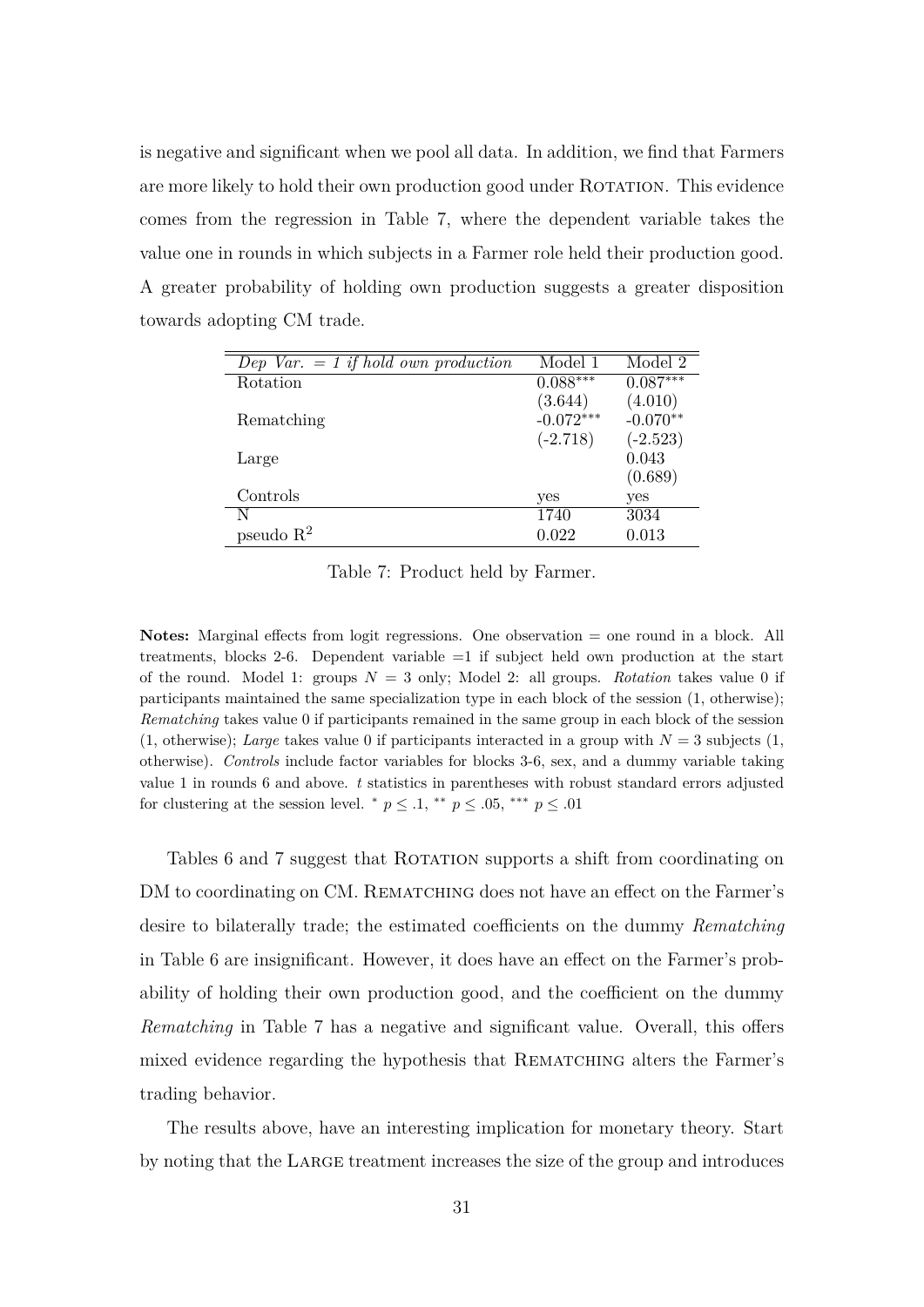random meetings, relative to the small BASELINE economies. In the terminology of monetary theory, the Large treatment introduces trade frictions because exchange is harder to accomplish than in Baseline.

Monetary theory suggests that in this kind of situation DM trade should become more prevalent. Individuals would try to raise their consumption frequency by accepting a good that they do not consume but can easily carry and later exchange for their consumption (Kiyotaki and Wright, 1989). In short, uncertain trade opportunities provide an incentive to expand the set of goods that individuals are willing to acquire beyond those that satisfy their effective demand. In practice, Results 2-3 collectively give a different view, which we summarize in the last result.

**Result 4** (**Trade frictions and the use of media of exchange**)**.** *Greater trade frictions due to a larger economy size and random meetings, discouraged the emergence of a medium of exchange.*

Evidence comes from Table 3, Table 5 and Table 6. Table 3 shows that frictions are associated with a significant increase in travel (dummy *Large*, middle panel), suggesting a greater reliance on CM compared to the baseline case. Table 5 shows that Fishermen travel more frequently to meet Farmers under Large than Baseline. Table 6 reveals that Farmers react to an increase in trade frictions by less frequently accepting to trade theirs for the Hunter's production.

Taken at face value, this evidence seems to contradict a basic assertion of the theory of money. However, the typical monetary model imposes a bilateral meeting process while excluding the possibility of altering the meeting process, for example, to synchronized trade in a multilateral meeting. In this case, players have no other option but to accept goods that are not consumed but are easy to carry using money that is in order to increase their consumption frequency.

Result 4 suggests that the theory should be expanded to consider endogenous meeting technologies, without constraining interactions to be bilateral. The experimental evidence indicates that the emergence of media of exchange depends to a large extent on whether or not players are able to easily control their consumption patterns by altering the underlying matching process.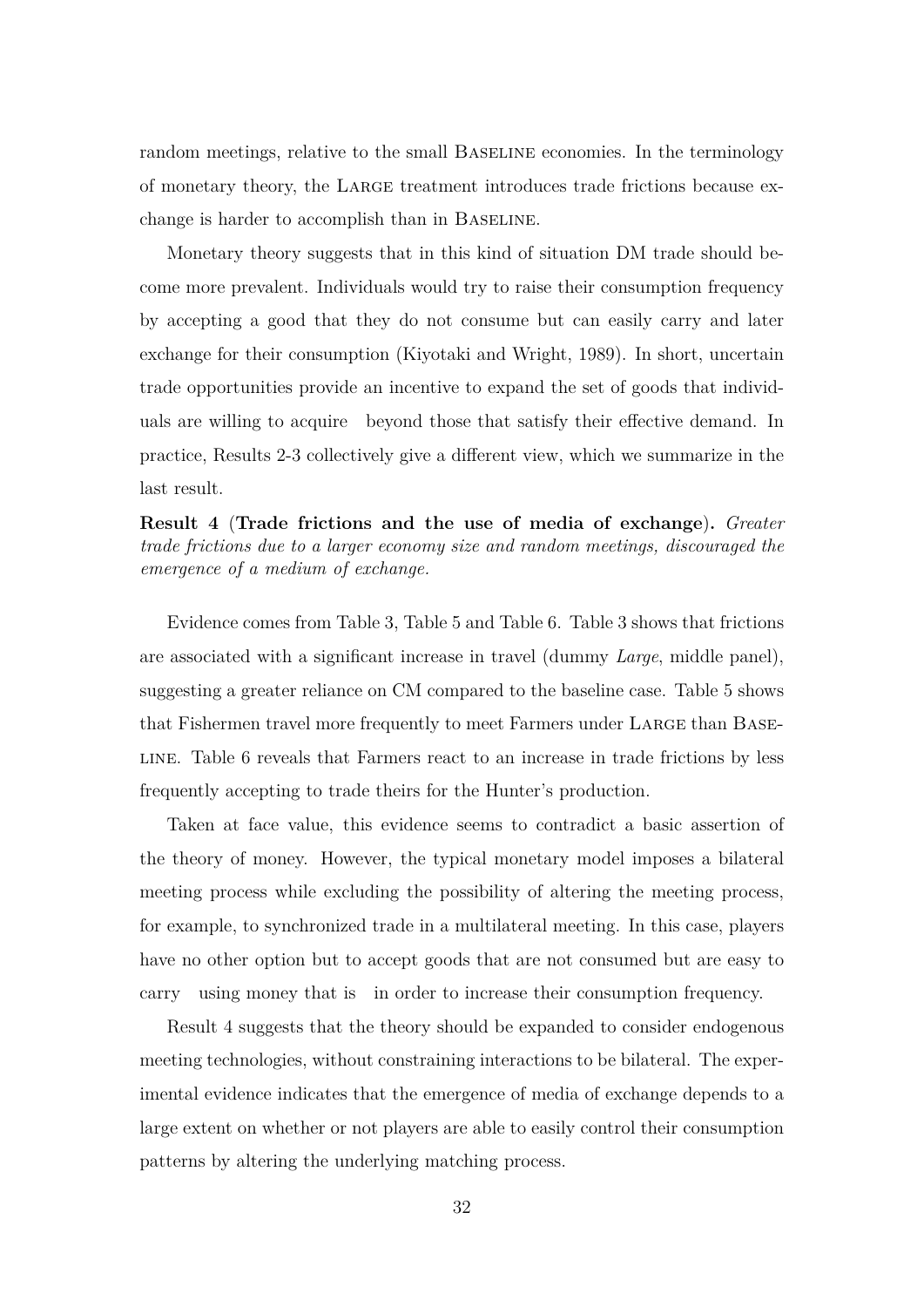# **6 Discussion**

At an aggregate level neither decentralized asynchronous exchange, DM, nor centralized synchronous exchange, CM, prevailed. Why don't we observe a dominant organization of exchange? A possible reason is that neither trade pattern maximizes the payoff of every player type. By design, some player types (Fishermen) have a greater benefit from engaging in DM trading compared to CM trading (see Section 4). It is thus possible that such a misalignment of incentives made coordination on any given trade pattern difficult to attain. An alternative explanation is that CM trade involves a risky investment for Fishermen, while DM trade does not. Synchronous exchange in a centralized market requires an upfront investment for Fishermen in the form of a high transportation cost. This investment is risky because trade can take place only if all players end up being present at the trading location (Figure 3), which is not guaranteed. By contrast, CM and DM are both risky for Hunters, since they travel in each case (albeit with different frequencies). It is thus possible that such risk pushed Fishermen toward DM trade.

Monetary theory has put forward the notion that the use of media of exchange naturally emerges as a response to trade frictions due to barter difficulties (Kiyotaki and Wright, 1989), specialization (Camera et al., 2003), and the inability to maintain long-run relationships (Townsend, 1980).

Result 1 lends partial support to this view. On the one hand, the experiment provides evidence that decentralized bilateral exchange is relatively more frequent when subjects are specialized and not diversified, as happens in BASELINE relative to Rotating. On the other hand, we do not find evidence that group instability has a significant effect on trade patterns. In the REMATCHING treatment subjects cannot maintain long-run relationships over the course of the session, and yet we do not observe a significant difference in the modalities of exchange compared to Baseline.

Why does diversification affect trade patterns but group instability does not? Diversification in the ROTATION treatment allows participants to take turns in sharing the greater surplus offered by the efficient CM trade pattern. The alter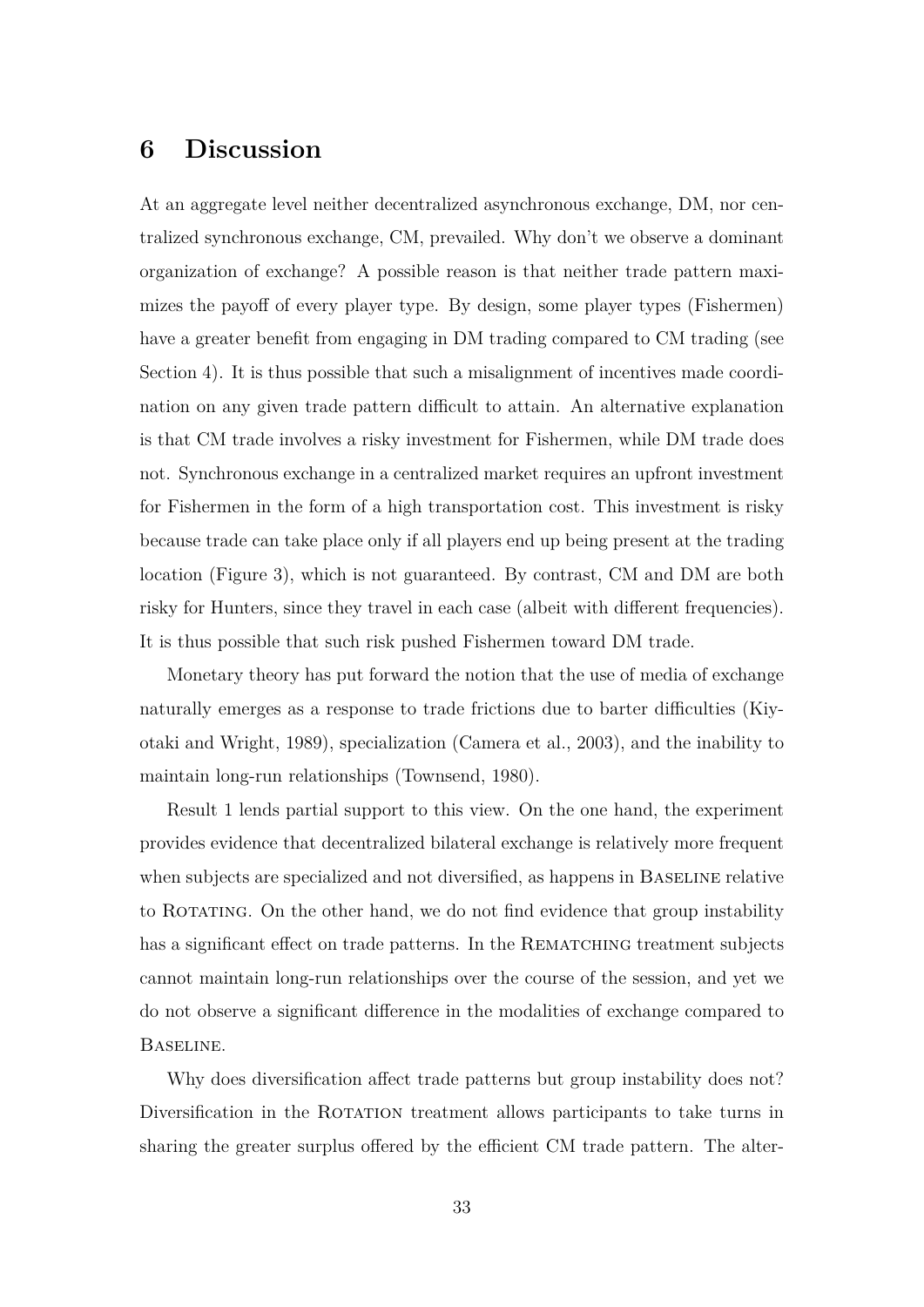nation over specialization types is especially meaningful when groups are fixed throughout the session, which unlocks reciprocity schemes. In this case, one can view a session as an indefinite sequence of the travelling games in which endowments are redistributed at random points. According to this view, a subject's lower earnings in an early block can be compensated with higher earnings in subsequent blocks. There is support for this view in the data. Fishermen more frequently travel with their production good when their roles regularly rotate (Result 2). Additionally, Farmers more frequently turn down bilateral trades when their roles regularly rotate (Result 3) in order to motivate others to coordinate on CM exchange, which is more profitable for Farmers. On the other hand, introducing instability in a group as done in REMATCHING is likely to weaken reciprocity schemes over the course of the session. Indeed, interaction in an unstable group increases coordination problems and may slow down learning, two elements that are especially important to support DM trade, which requires greater dynamic coordination. This is a possible explanation of the finding that trade patterns are not affected in Rematching when compared to Baseline. Another possible reason is that under REMATCHING subjects may have a stronger incentive to signal their desire to play their preferred equilibrium. However, the incentives are not aligned, because Farmers prefer CM, and Fisherman prefer DM. These two effects may cancel each other out, which is why we do not observe any significant differences in outcomes (inventories, travel and trade) when groups are stable as opposed to unstable.

Dynamic coordination problems are also a likely explanation for the prominence of DM trading conventions in small compared to large groups.

The Large treatment prevented repeated interaction in a small group of partners. It more than quadrupled the size of the trading group and imposed a random meeting process. Both of these elements raised coordination difficulties. Experimental evidence indicates that interaction within a stable and small group of partners facilitates coordination and the development of social conventions (Camera et al., 2013; Weber, 2006). Result 4 confirms this intuition because large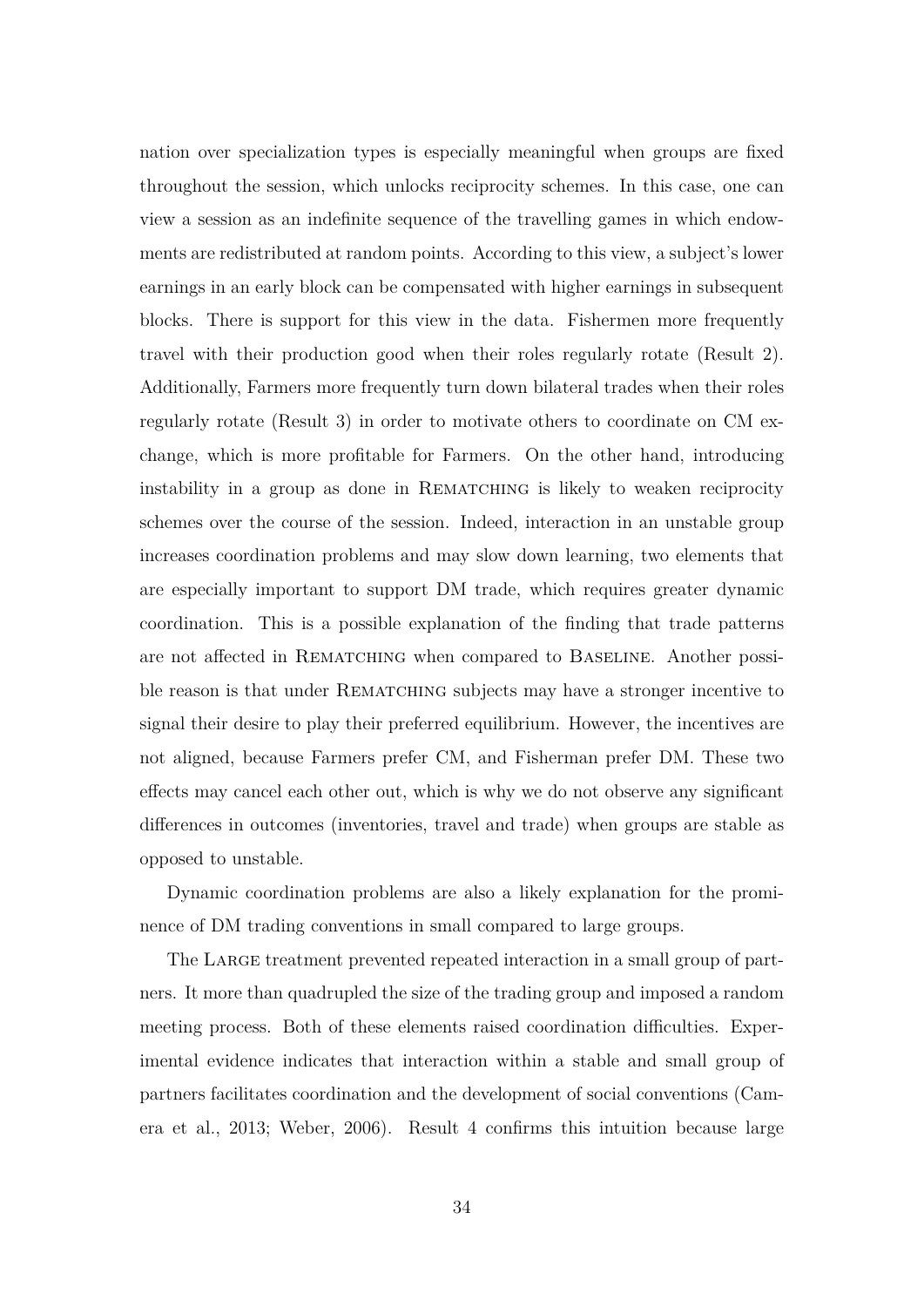groups more frequently coordinated on CM trade, which is based on a cognitively simpler, time-invariant strategy.

Monetary theorists may express surprise at this result. Monetary theory has put forward the notion that the use of media of exchange should naturally emerge as a response to trade frictions due to random matching in large economies (Kiyotaki and Wright, 1989). The idea is that with greater difficulties in trading, individuals will accept goods they do not consume in an attempt to increase their consumption frequency. And yet, we find that when trading groups are larger and participants meet at random, then centralized markets more frequently emerge because Fishermen travelled more frequently (Result 2) and Farmers refused to trade their production for a good they could transport at low cost but did not consume (Result 3). Does this result contrast with theoretical assertions by monetary theorists? The answer is in the negative. The contrast is only apparent once we recognize that in the typical foundations of money model the trade modality is assumed. For example, in the random matching model of money there can only be asynchronous bilateral exchange, according to some exogenously specified random process. In our design, instead, players are free to bypass trade frictions by organizing their market interactions differently, and exploiting the benefits of multilateral, synchronous exchange. In this sense the experiment shows that to understand the emergence of monetary systems it is important to amend the theory of money to endogenize the mode of interaction.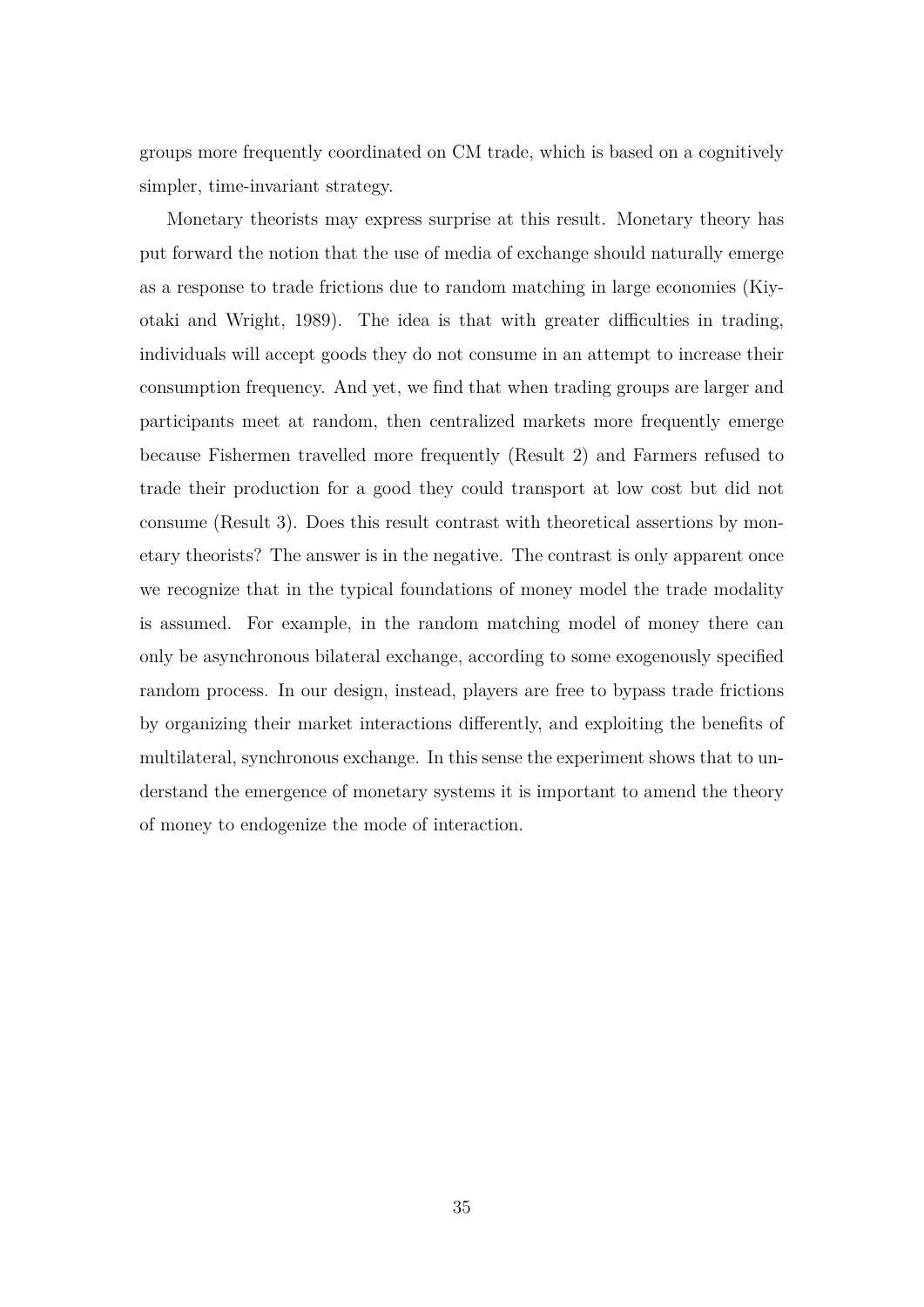# **References**

- Aliprantis, C.D., Camera, G. and Puzzello, D. (2007) Contagion equilibria in a monetary model. *Econometrica* 75(1), 277-282.
- Brown, P.M. (1996) Experimental evidence on money as a medium of exchange. *Journal of Economic Dynamics and Control* 20(4), 583-600.
- Camera, G. 2000. Money, search and costly matchmaking. *Macroeconomic Dynamics* 4, 289-323.
- Camera, G. and Casari, M. 2014. The Coordination Value of Monetary Exchange: Experimental Evidence. *American Economic Journal: Microeconomics*, 6(1), 290-314.
- Camera, G., Casari, M., and Bigoni, M. 2013. Money and trust among strangers. *Proceedings of the National Academy of Sciences*, 110(37), 14889-14893.
- Camera, G., Noussair C. and Tucker, S., Rate of return dominance and efficiency in an experimental economy," Economic Theory, 22, pp. 629-660 (2003).
- Camera, G., R. Reed and C. Waller (2003). Jack of all trades or master of one? Specialization, trade and money. *International Economic Review* 44(4), 1275- 1294.
- Corbae, D. Temzelides, T. and Wright, R. 2003. Directed matching and monetary exchange. *Econometrica*, 71 (3), 731-756.
- Deck, C. A., McCabe, K. A., and Porter, D. P. 2006. Why stable fiat money hyperinflates: Results from an experimental economy. *Journal of Economic Behavior & Organization*, 61(3), 471-486.
- Diamond, P. 1984. Money in Search Equilibrium. *Econometrica*, 52(1), 1-20.
- Duffie, D. and Garleanu, N. and Pedersen, L.H, 2005. Over-The-Counter Markets. *Econometrica* 73, 1815 1847.
- Duffy, J. and Ochs, J. (1999) Emergence of money as a medium of exchange: an experimental study. *American Economic Review* 89(4), 847-877.
- Duffy, J. and Puzzello,D. (2014) Gift exchange versus monetary exchange: experimental evidence. *American Economic Review*
- Lucas, R.E., Jr. (1984). Money in a theory of finance. *Carnegie-Rochester Conference Series on Public Policy* 21, 9-46
- Goldberg, D. 2007. Money with Partially Directed Search, *Journal of Monetary Economics* 54(4), 979-993.
- Heinemann, F., R. Nagel and P. Ockenfels.2009. Measuring Strategic Uncertainty in Coordination Games. Review of Economic Studies 76, 181-221